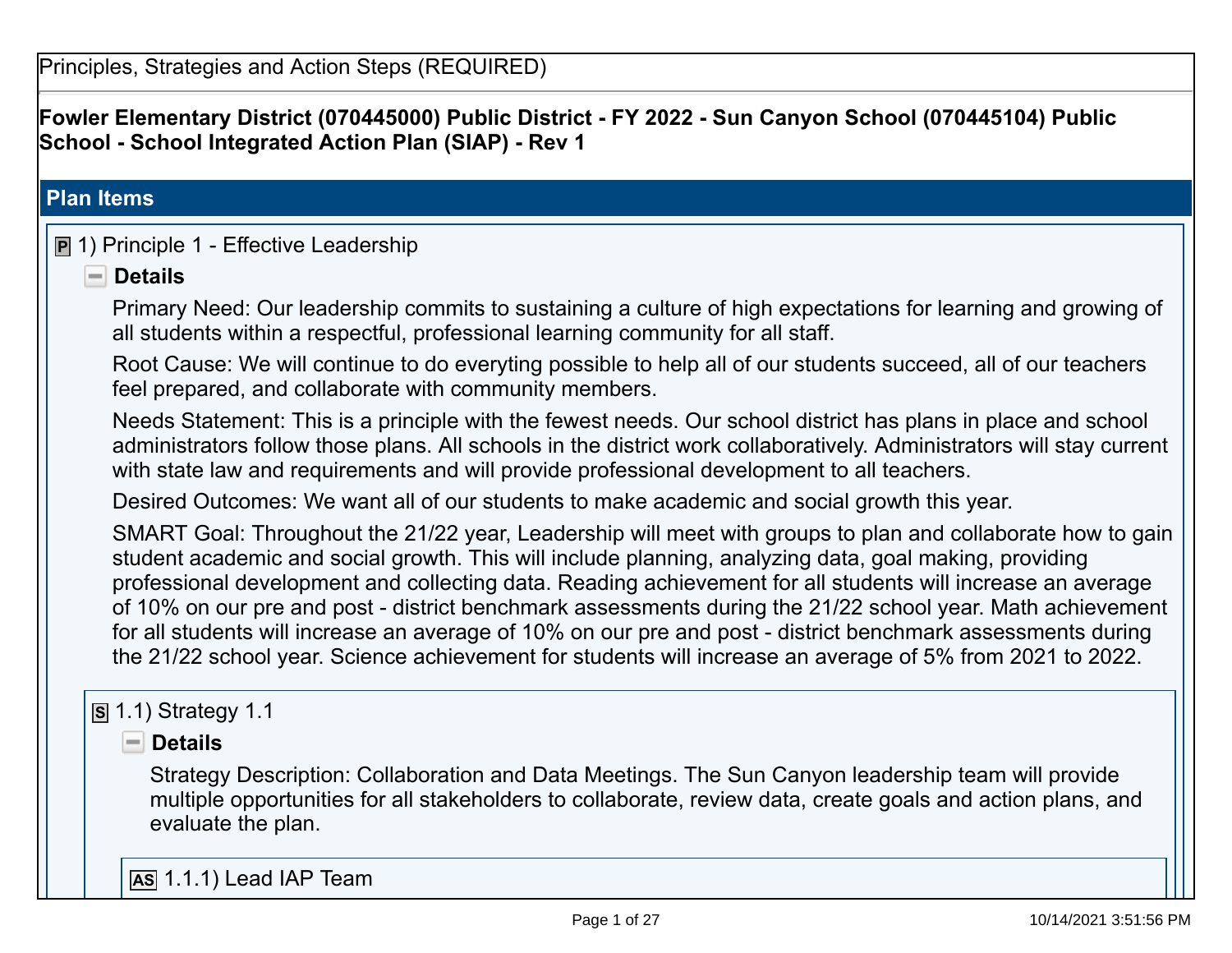| TI SW1                                                                                                                                                                                                                                                                                                                                                                                                                                                                                                                                                                               |  |
|--------------------------------------------------------------------------------------------------------------------------------------------------------------------------------------------------------------------------------------------------------------------------------------------------------------------------------------------------------------------------------------------------------------------------------------------------------------------------------------------------------------------------------------------------------------------------------------|--|
| $\blacksquare$ Details                                                                                                                                                                                                                                                                                                                                                                                                                                                                                                                                                               |  |
| Action Step Description: Our leadership will meet monthly and focus on increasing student<br>achievement. We will complete an annual comprehensive needs assessment (CNA), make updates to<br>this IAP, work on the progress of our goals, make site-based decisions, and plan school and family<br>engagement events. Each quarter we will review assessment data, adjust our goals, and plan for<br>helping all students. We will meet over the summer to create our plan and goals for the year, review<br>all state and district data, and target our students for growth plans. |  |
| Person Responsible for this Action Step: Angela Krenkel (Organization Role: Principal)                                                                                                                                                                                                                                                                                                                                                                                                                                                                                               |  |
| Timeline: 6/8/2021 to 5/26/2022                                                                                                                                                                                                                                                                                                                                                                                                                                                                                                                                                      |  |
| ESSA Evidence: Strong evidence from at least one well-designed and well-implemented<br>experimental study                                                                                                                                                                                                                                                                                                                                                                                                                                                                            |  |
| As 1.1.2) Team Meetings<br>TI SW1                                                                                                                                                                                                                                                                                                                                                                                                                                                                                                                                                    |  |
| $\blacksquare$ Details                                                                                                                                                                                                                                                                                                                                                                                                                                                                                                                                                               |  |
| Action Step Description: Grade level teams will meet every Wednesday for our professional learning<br>community. These meetings will include lesson planning, analyzing data, and using that data to<br>update inervention groups, small groups, tutoring groups, etc. The focus of each meeting will be to<br>increase student achievement.                                                                                                                                                                                                                                         |  |
| Person Responsible for this Action Step: Angela Krenkel (Organization Role: Principal)<br>Timeline: 8/2/2021 to 5/26/2022                                                                                                                                                                                                                                                                                                                                                                                                                                                            |  |
| ESSA Evidence: Strong evidence from at least one well-designed and well-implemented<br>experimental study                                                                                                                                                                                                                                                                                                                                                                                                                                                                            |  |
| AS 1.1.3) Climate Committee<br>TI SW1                                                                                                                                                                                                                                                                                                                                                                                                                                                                                                                                                |  |
| $\blacksquare$ Details                                                                                                                                                                                                                                                                                                                                                                                                                                                                                                                                                               |  |
| Action Step Description: A group of staff members will meet monthly and plan community activites for<br>students and staff. The committee will oversee our positive behavior program in which HOWLS are<br>earned for positive behaviors and students can trade those in for weekly leveled prizes. The                                                                                                                                                                                                                                                                              |  |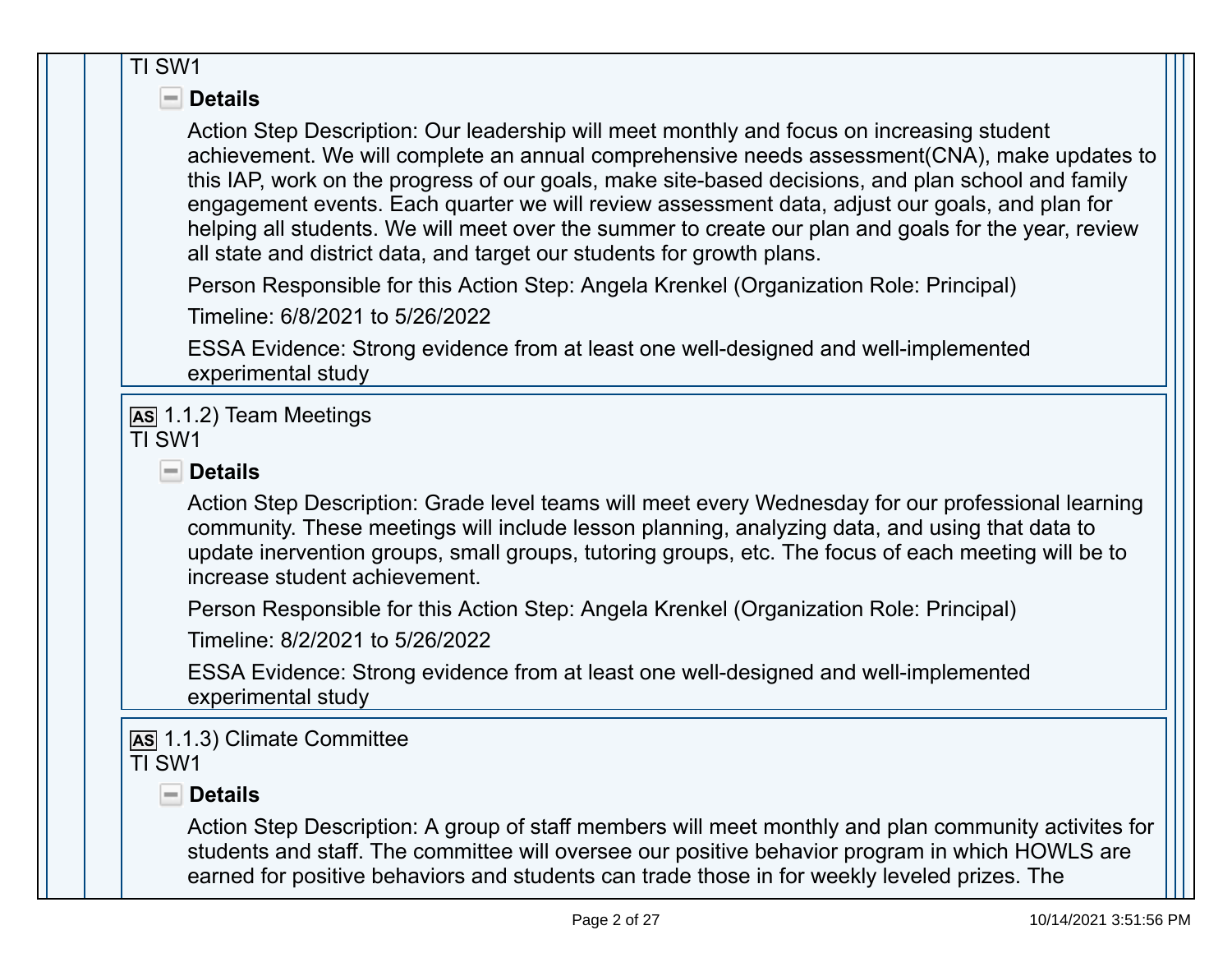committee will plan quarterly staff events like hiking, picnics, virtual baking nights, all to help build our positive staff community.

Person Responsible for this Action Step: Angela Krenkel (Organization Role: Principal)

Timeline: 8/2/2021 to 5/26/2022

ESSA Evidence: Strong evidence from at least one well-designed and well-implemented experimental study

**AS** 1.1.4) ELD Team Title III LEP

### TI SW1

 **Details** 

Action Step Description: The ELD team will meet quarterly outside of school hours to review data, stay up-to-date on requirements, review and improve lesson plans, and monitor student progress. The team will meet over the summer to plan for the year, review and learn the new standards, work on lesson planning, and create our ELD binders.

Person Responsible for this Action Step: Angela Krenkel (Organization Role: Principal)

Timeline: 6/8/2021 to 5/26/2022

ESSA Evidence: Strong evidence from at least one well-designed and well-implemented experimental study

#### **AS** 1.1.5) Title 1 Meetings TI SW1

 **Details** 

Action Step Description: Leadership will hold two Title 1 Parent Nights and two Title 1 Staff Meetings to review progress on IAP goals and review how money will be spent. We will gather feedback and parent input for our Parent-Family Engagement Plan and our Parent/School Compact. We will share our goal of high student achievement.

Person Responsible for this Action Step: Angela Krenkel (Organization Role: Principal)

Timeline: 8/2/2021 to 5/26/2022

ESSA Evidence: Strong evidence from at least one well-designed and well-implemented experimental study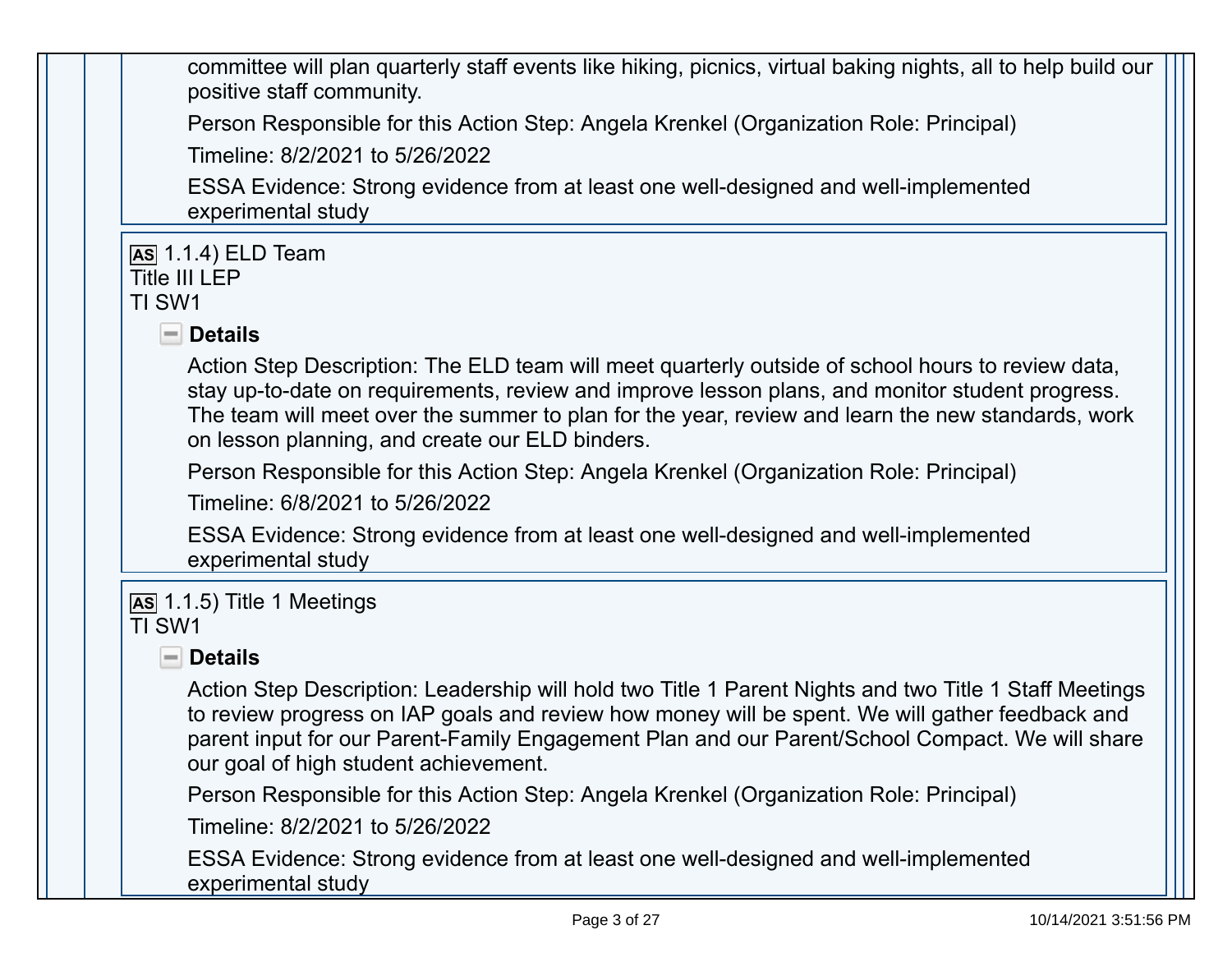### **AS** 1.1.6) PSO- Parent Staff Organization TI SW1

# **Details**

Action Step Description: Parents and Staff will meet monthly to plan and oversee family activities held each month.

Person Responsible for this Action Step: Angela Krenkel (Organization Role: Principal)

Timeline: 8/2/2021 to 5/26/2022

ESSA Evidence: Strong evidence from at least one well-designed and well-implemented experimental study

**AS** 1.1.7) Site Council TI SW1

 **Details** 

Action Step Description: Site Council Meetings will be held bi-monthly and will include administrators, teachers, classified support staff, and community members.

Person Responsible for this Action Step: Angela Krenkel (Organization Role: Principal)

Timeline: 8/2/2021 to 5/26/2022

ESSA Evidence: Strong evidence from at least one well-designed and well-implemented experimental study

**AS** 1.1.8) Monitor and Evaluate TI SW1

# **Details**

Action Step Description: School and District Leadership teams will meet monthly to monitor the school/district IAP, discuss progress made, and review data from various sources. Updates will be shared at monthly staff meetings, added to our school newsletter, and shared at school events. Meeting agendas and minutes will show which data is being used and help plan further meetings. Sign in sheets and agendas will be reviewed and saved by administration.

Person Responsible for this Action Step: Angela Krenkel (Organization Role: Principal)

Timeline: 8/2/2021 to 5/26/2022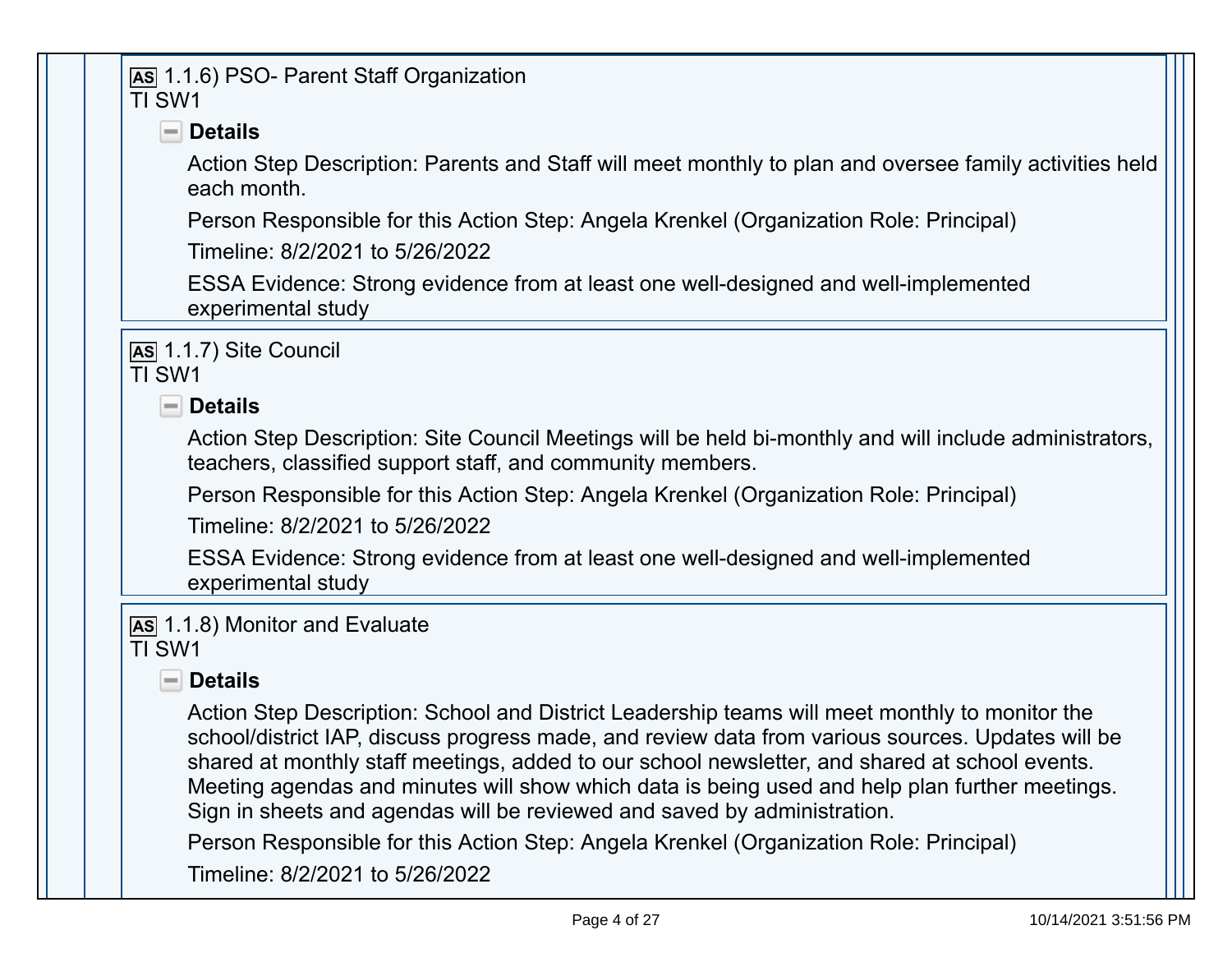ESSA Evidence: Strong evidence from at least one well-designed and well-implemented experimental study

**P** 2) Principle 2 - Effective Teachers and Instruction

#### **Details**

Primary Need: This is not one of our top three needs. Our teachers and staff are in need of ongoing and appropriate professional development opportunities.

Root Cause: New curriculum, need time to watch and learn from each other, less time with students shows a need for integrating more, we want to make all lesson rigorous.

Needs Statement: Our teachers are in need of professional development in the content areas, SEL curriculum, rigor and integratation. They are also in need of time to observe and learn from each other.

Desired Outcomes: Teachers will receive the necessary professional development to continue to teach effective lessons and student achievement will increase.

SMART Goal: By 2022, teachers will participate in various professional development opportunies and will implement the strategies learned into their lessons. Evidence will be in lesson plans and observed by administrators. Administration will use sign in sheets and meeting agendas as evidence. Reading achievement for all students will increase an average of 10% on our pre and post - district benchmark assessments during the 21/22 school year. Math achievement for all students will increase an average of 10% on our pre and post district benchmark assessments during the 21/22 school year. Science achievement for students will increase an average of 5% from 2021 to 2022.

# **S** 2.1) Strategy 2.1

# **Details**

Strategy Description: Professional Development - We will provide professional development to all teachers that need to increase rigor in teaching. We will provide professional development in the content areas and in integrating lessons. We will provide time for structured peer observation.

**AS** 2.1.1) Professional Development-Rigor and Integrating Curriculum TI SW1

 **Details**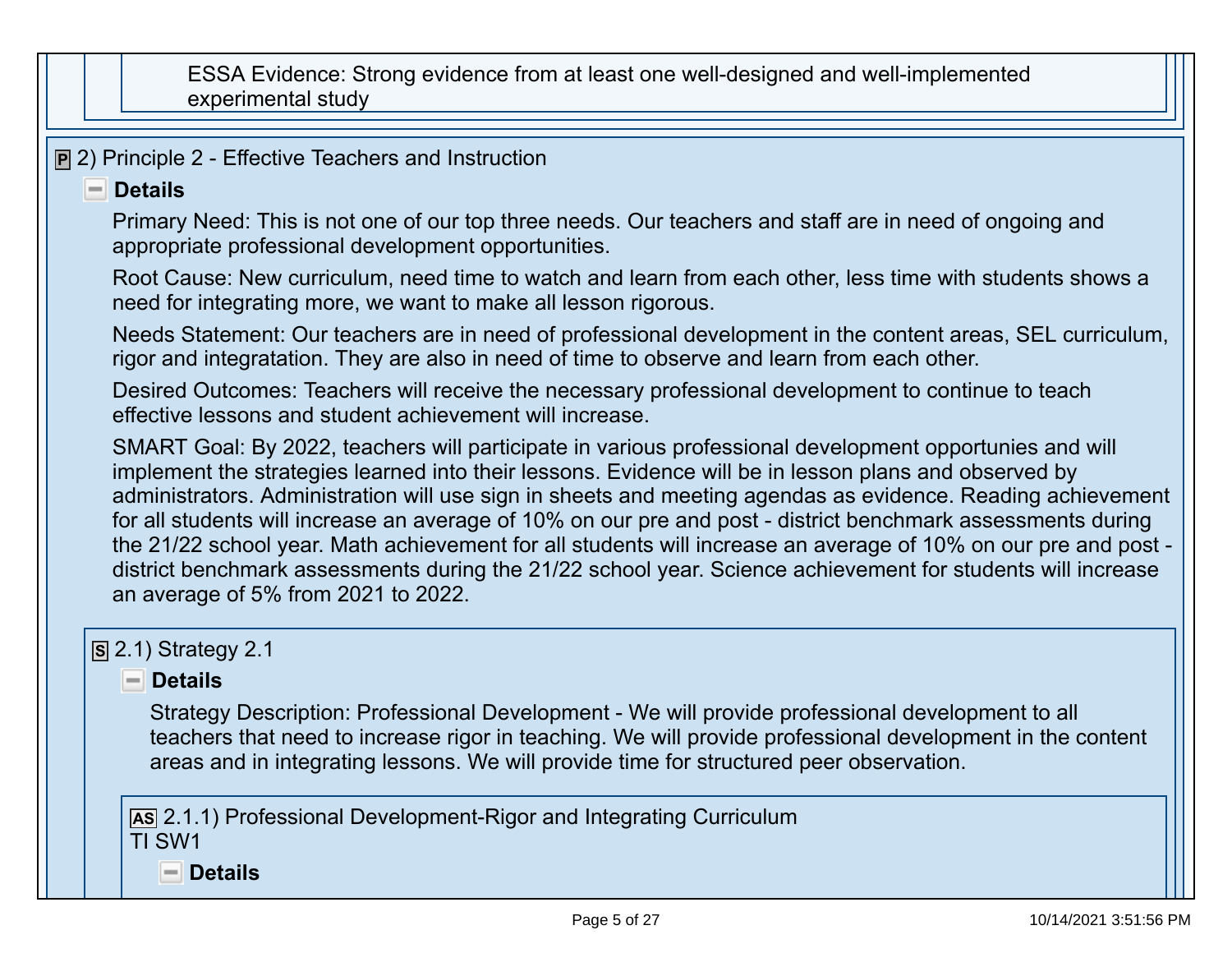Action Step Description: The leadership team will research best practicess and strategies to increase rigor and ideas to integrate curriculum, and will provide professional development to all staff in need. Person Responsible for this Action Step: Angela Krenkel (Organization Role: Principal) Timeline: 8/2/2021 to 5/26/2022 ESSA Evidence: Strong evidence from at least one well-designed and well-implemented experimental study **AS** 2.1.2) Professional Development - Curriculum TI SW1  **Details** Action Step Description: All teachers will receive training in the district curriculum. Training will be provided by the Literacy Leads and Math Leads for ELA and Math. Additional training in our new social studies and science curriculum will be provided by the district. Teachers will implement stategies learned in their lessons and daily teaching. We will monitor and evaluate the assessment data and work towards growth in student achievement. Person Responsible for this Action Step: Angela Krenkel (Organization Role: Principal) Timeline: 8/2/2021 to 5/26/2022 ESSA Evidence: Strong evidence from at least one well-designed and well-implemented experimental study **AS** 2.1.3) Professional Development - Social Emotional Learning TI SW1 **Details** Action Step Description: All staff will continue to receive professional development in our adopted

 social emotional curriculum. Teachers will implement these lessons and strategies into their daily teaching. We will focus on the whole child and provide the well-rounded education they need to increase academic achievement.

Person Responsible for this Action Step: Angela Krenkel (Organization Role: Principal)

Timeline: 8/2/2021 to 5/26/2022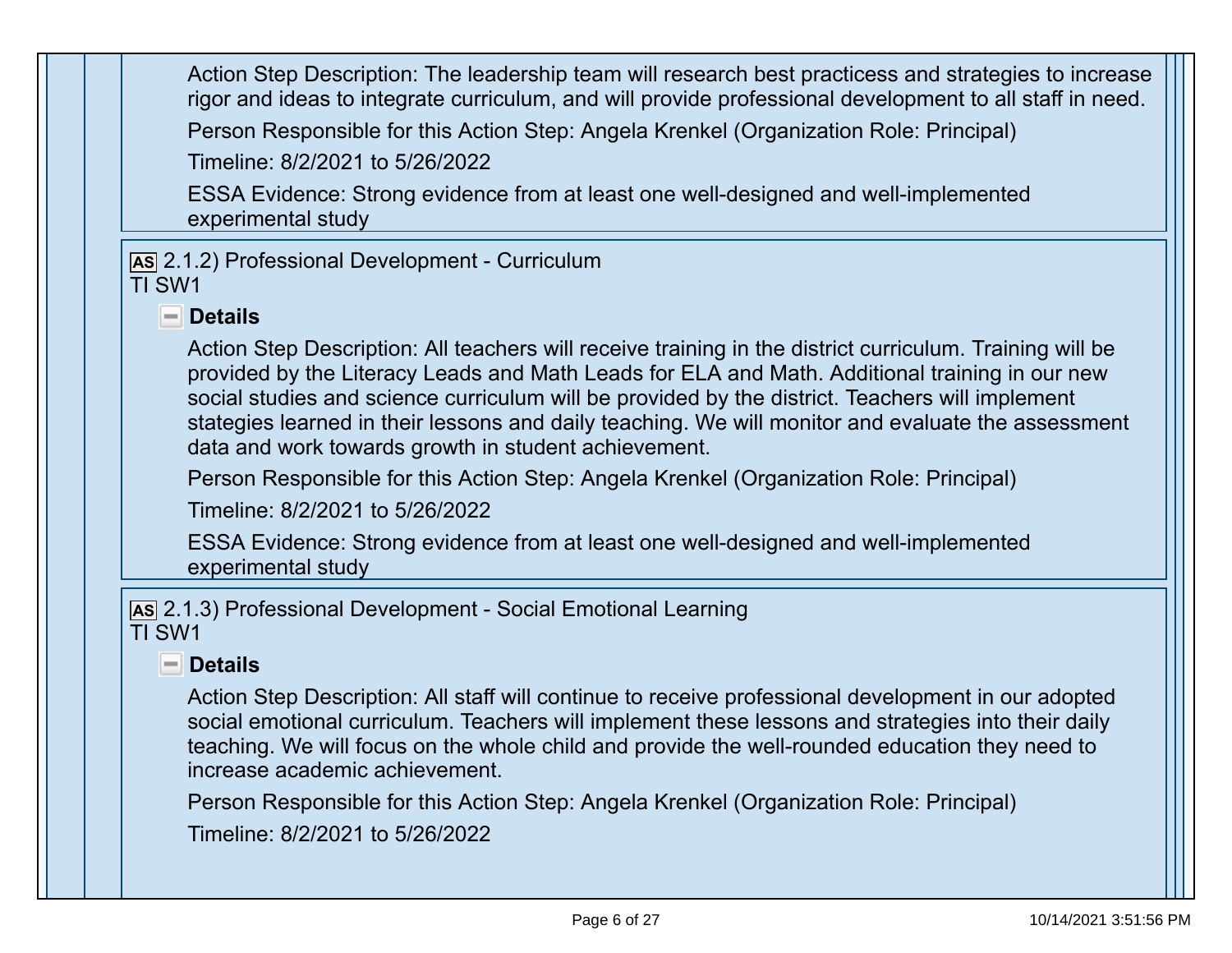ESSA Evidence: Strong evidence from at least one well-designed and well-implemented experimental study

**AS** 2.1.4) Peer Observation TI SW1

 **Details** 

Action Step Description: Teachers will be given a scheduled time to observe other teachers. They will be matched accoding to need. They will learn new teaching strategies and practices from each other to utilize in their own classrooms.

Person Responsible for this Action Step: Angela Krenkel (Organization Role: Principal)

Timeline: 8/2/2021 to 5/26/2022

ESSA Evidence: Strong evidence from at least one well-designed and well-implemented experimental study

**AS** 2.1.5) Professional Development w/ Special Education Teachers & ELD teachers TI SW1

TSI

# $\blacksquare$  Details

Action Step Description: We will provide professional development to all special education teachers and ELD teachers, as well as general education teachers, in data analysis, differentiated instruction, and state testing to support the subgroups of students with disabilities and ELL students.

Person Responsible for this Action Step: Angela Krenkel (Organization Role: Principal)

Timeline: 8/2/2021 to 5/26/2022

ESSA Evidence: Strong evidence from at least one well-designed and well-implemented experimental study

**AS** 2.1.6) Articulation

TI SW1

 **Details** 

Action Step Description: Teachers will meet with other teachers on their grade levels from the other schools to share ideas, plan for future lessons, evaluate data, and collaborate.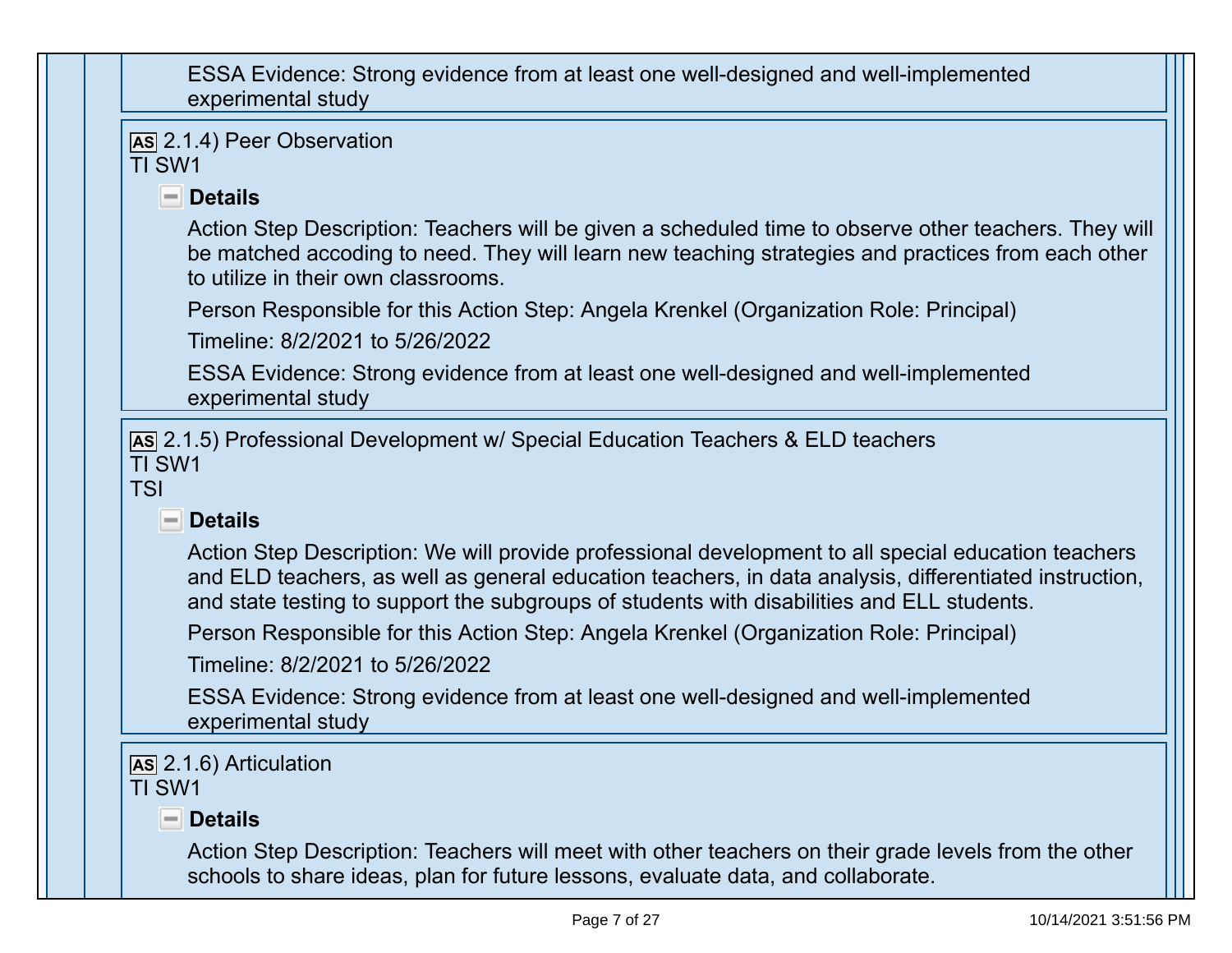Person Responsible for this Action Step: Angela Krenkel (Organization Role: Principal) Timeline: 8/2/2021 to 5/26/2022 ESSA Evidence: Strong evidence from at least one well-designed and well-implemented experimental study **AS** 2.1.7) Monitor and Evaluate TI SW1  **Details** Action Step Description: School and District Leadership teams will meet monthly to monitor the school/district IAP, discuss progress made, and review data from various sources. Updates will be shared at monthly staff meetings, added to our school newsletter, and shared at school events. Meeting agendas and minutes will show which data is being used and help plan further meetings. Sign in sheets and agendas will be reviewed and saved by administration. Administrators will be doing observations and checking lesson plans to see that the strategies learned in professional development are in place and it is helping the students. We will watch benchmark scores and class assessment scores for growth and add professional development options as needed. Person Responsible for this Action Step: Angela Krenkel (Organization Role: Principal) Timeline: 8/2/2021 to 5/26/2022 ESSA Evidence: Strong evidence from at least one well-designed and well-implemented experimental study **S** 2.2) Strategy 2.2 **Details** Strategy Description: Applicably Certified Teachers - The administrative team will review all sources of data to make sure that all instruction on campus for students is delivered by teachers that meet the Applicably Certified Standard for the state of Arizona set by ADE. **AS** 2.2.1) Ensure Teachers are Applicably Certified TI SW1 **Details**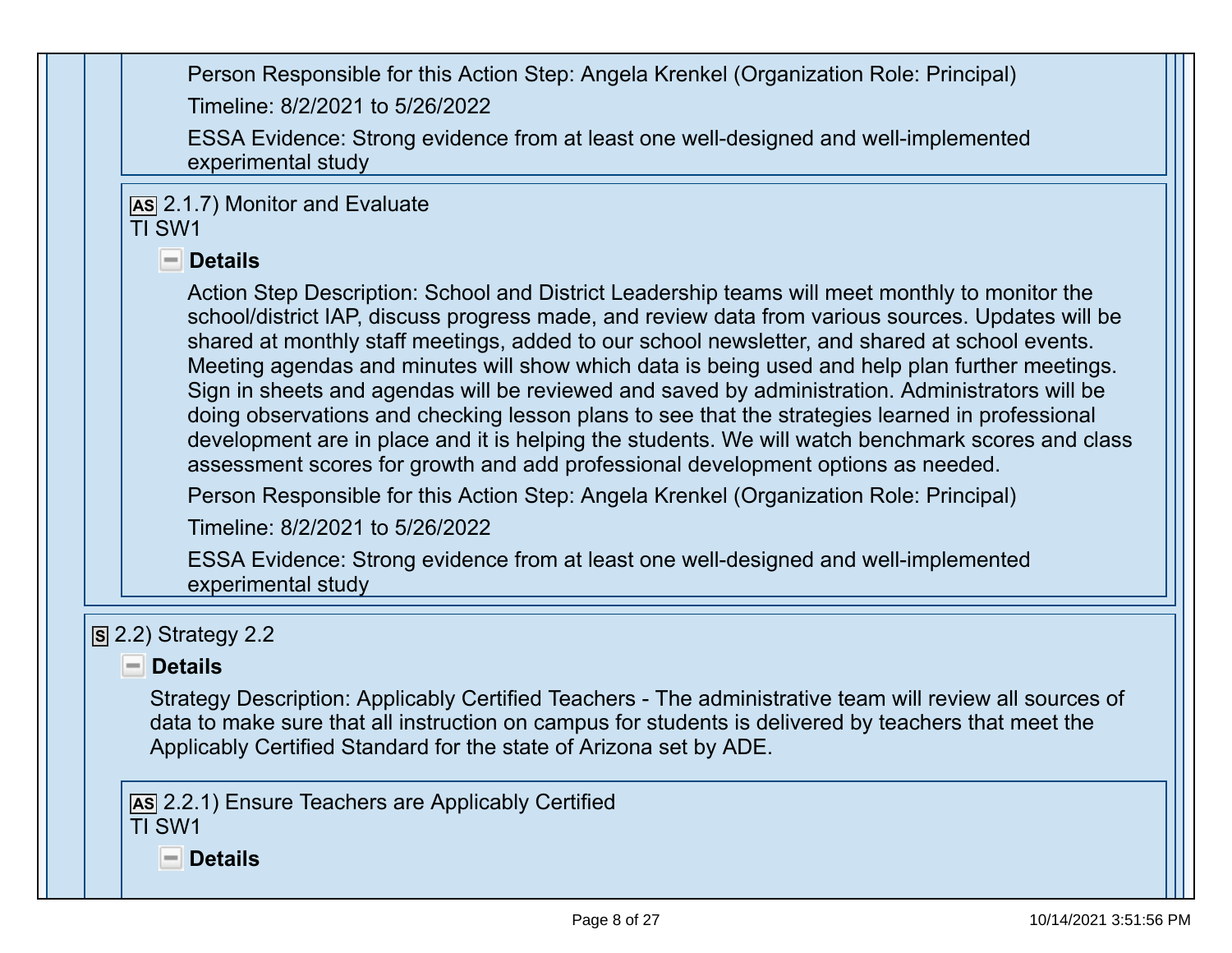Action Step Description: Principal will work with HR to ensure that all teachers are placed in an area in which they are Applicably Certified. Any teachers not applicably certified will work with mentors, be placed on a corrective action plan(CAP) to get the correct certification. Four-Week parent communication letters will be sent home.

Person Responsible for this Action Step: Angela Krenkel (Organization Role: Principal)

Timeline: 2/19/2021 to 5/26/2022

ESSA Evidence: Strong evidence from at least one well-designed and well-implemented experimental study

**AS** 2.2.2) Four-Week Letter Notification

TI SW1

### **Details**

Action Step Description: School sites that have Title 1 non-applicably certified teachers will send a 4week parent notifiction letter home with students indicating that the teacher does not currently meet the requirements as a Title 1 qualified professional.

Person Responsible for this Action Step: Angela Krenkel (Organization Role: Principal)

Timeline: 8/2/2021 to 5/26/2022

ESSA Evidence: Strong evidence from at least one well-designed and well-implemented experimental study

#### **AS** 2.2.3) Monitor and Evaluate TI SW1

# **Details**

Action Step Description: School and District Leadership teams will meet monthly to monitor the school/district IAP, discuss progress made, and review data from various sources. Updates will be shared at monthly staff meetings, added to our school newsletter, and shared at school events. Meeting agendas and minutes will show which data is being used and help plan further meetings. Sign in sheets and agendas will be reviewed and saved by administration. Administrators will work with the HR department at the district to ensure all teachers are certified and letters are sent.

Person Responsible for this Action Step: Angela Krenkel (Organization Role: Principal)

Timeline: 8/2/2021 to 5/26/2022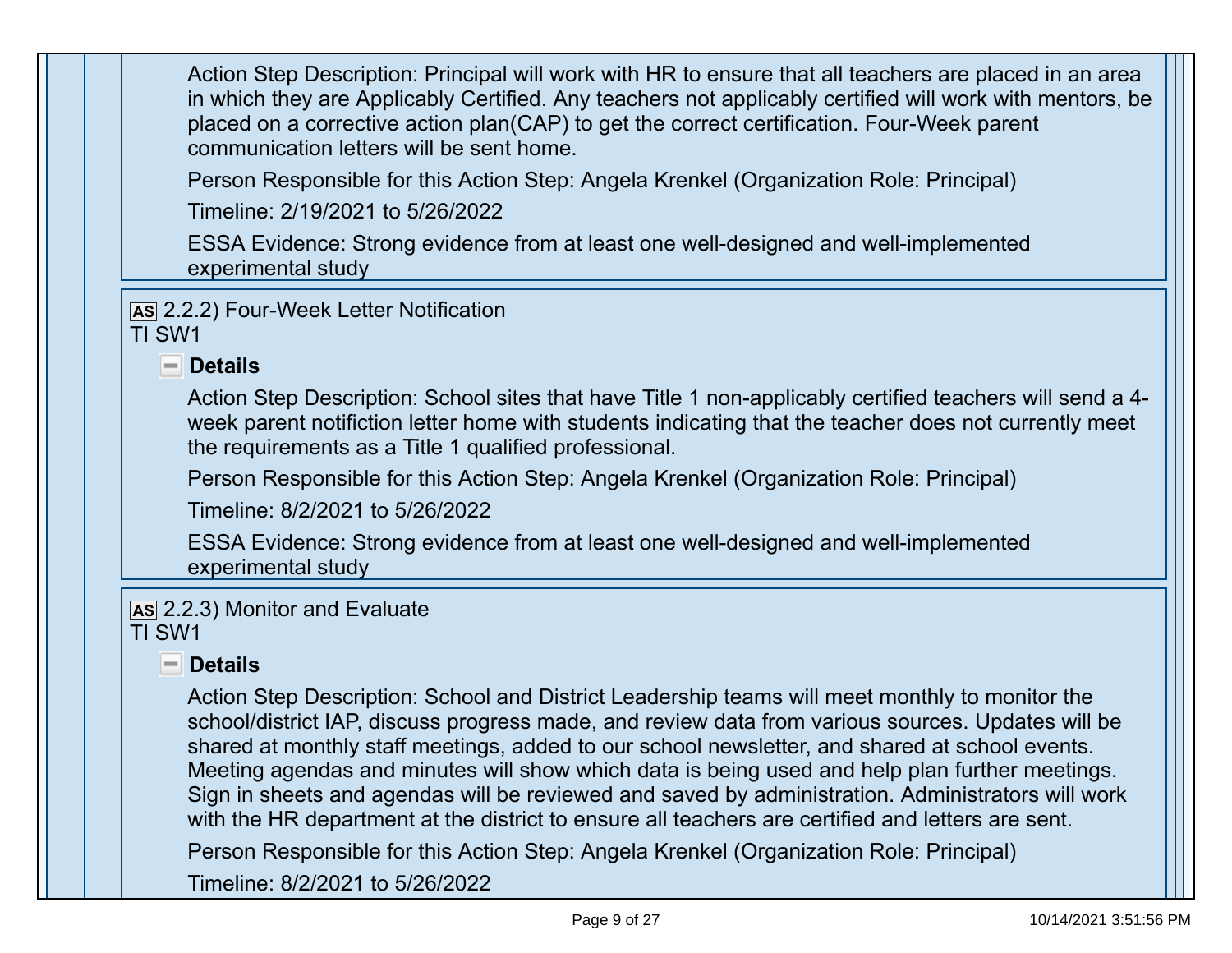ESSA Evidence: Strong evidence from at least one well-designed and well-implemented experimental study

**P** 3) Principle 3 - Effective Organization of Time

#### **Details**

Primary Need: Our school day is not organized to maximize a well-rounded education.

Root Cause: We are currently all online and have been all year. Students go to school virtually with the teacher for 3 hours and then have 2 hours of interventions, specials, and individual work.

Needs Statement: We need time to fill in the gaps. We need more intervention time and we need tutoring time. Our students already come in at all levels, many are significantly below grade level. We have done three quarters so far in this hybrid virtual method and will need to fill all the gaps from this year as well.

Desired Outcomes: We will provide interventions and after school tutoring with small groups of students. We will see the student assessment scores increase.

SMART Goal: By 2022, interventions will be set up for all students needing additional support, both in-class and in pull-out classes, in both reading and math. Reading and math tutoring will be offered to those needing more time of instruction. This will be reviewed quarterly and will be measured by intervention data and tutoring attendance and data. Reading achievement for all students will increase an average of 10% on our pre and post - district benchmark assessments during the 21/22 school year. Math achievement for all students will increase an average of 10% on our pre and post - district benchmark assessments during the 21/22 school year. Science achievement for students will increase an average of 5% from 2021 to 2022.

# **S** 3.1) Strategy 3.1

# **Details**

Strategy Description: Intervention, Tutoring, and Enrichment - We will provide after-school intervention groups for our ELD students, MOWR students, and our at-risk/targeted students. We will provide afterschool enrichment programs for our gifted and highly proficient students.

**AS** 3.1.1) ELD After School Tutoring Title III I FP TI SW1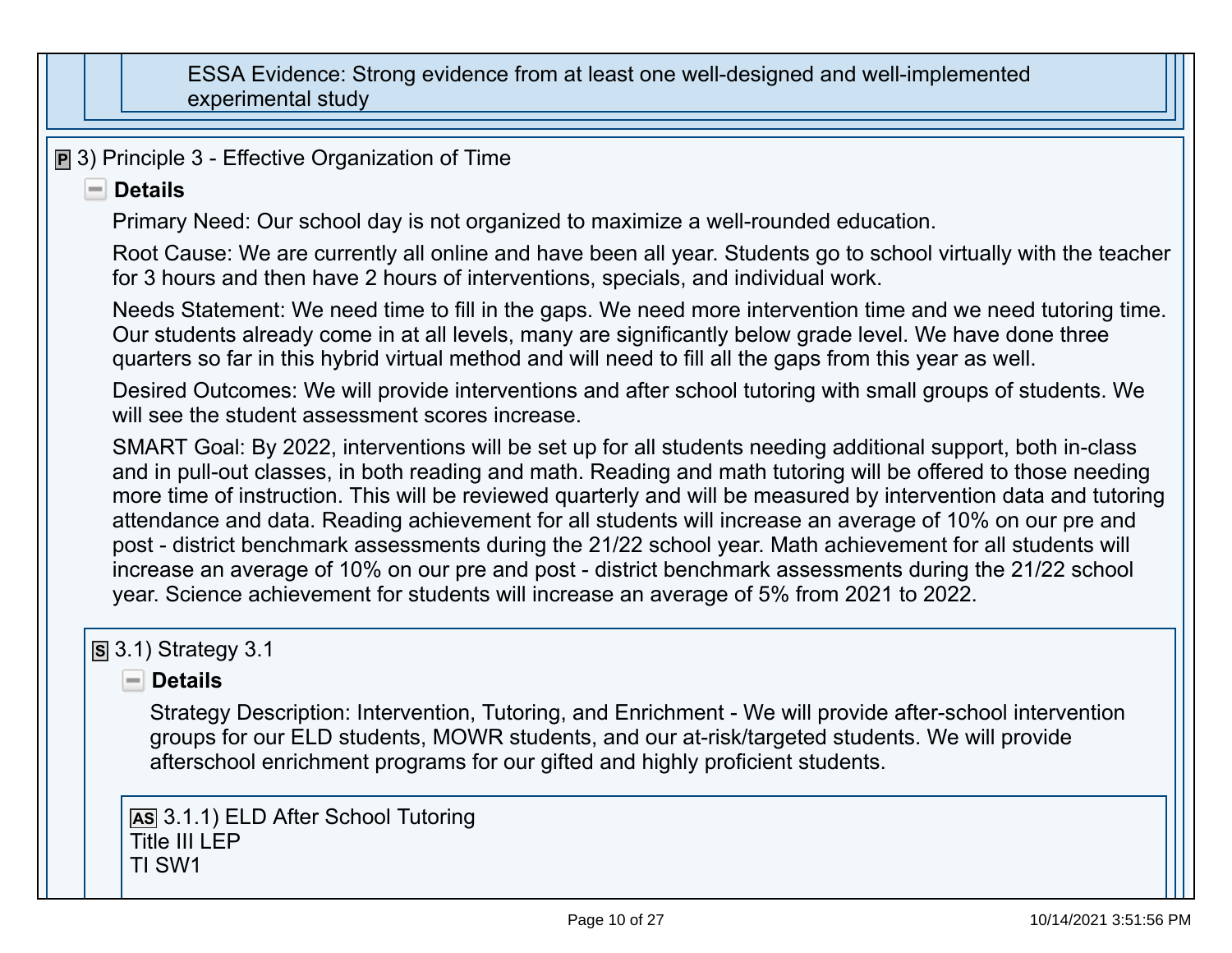| $\blacksquare$ Details                                                                                                                                                                                                                                                                               |
|------------------------------------------------------------------------------------------------------------------------------------------------------------------------------------------------------------------------------------------------------------------------------------------------------|
| Action Step Description: We will provide tutoring to our ELD students after-school three days a week<br>for an hour each day. ELD teachers will serve as tutors for these students.                                                                                                                  |
| Person Responsible for this Action Step: Angela Krenkel (Organization Role: Principal)                                                                                                                                                                                                               |
| Timeline: 8/2/2021 to 5/26/2022                                                                                                                                                                                                                                                                      |
| ESSA Evidence: Strong evidence from at least one well-designed and well-implemented<br>experimental study                                                                                                                                                                                            |
| AS 3.1.2) After School Tutoring<br><b>Title I LEA</b><br>TI SW1<br><b>TSI</b>                                                                                                                                                                                                                        |
| $\Box$ Details                                                                                                                                                                                                                                                                                       |
| Action Step Description: We will provide after-school tutoring to our MOWR students as well as<br>targeted students in the areas of ELA and Math for grades 2-5. This will include the subgroup of<br>students with disabilities. Tutoring will be provided three days a week for one hour each day. |
| Person Responsible for this Action Step: Angela Krenkel (Organization Role: Principal)                                                                                                                                                                                                               |
| Timeline: 8/2/2021 to 5/26/2022                                                                                                                                                                                                                                                                      |
| ESSA Evidence: Strong evidence from at least one well-designed and well-implemented<br>experimental study                                                                                                                                                                                            |
| AS 3.1.3) After School Enrichment Programs<br>TI SW1                                                                                                                                                                                                                                                 |
| $\blacksquare$ Details                                                                                                                                                                                                                                                                               |
| Action Step Description: We will provide after-school enrichment programs to our gifted and highly<br>proficient students. Programs will include our math challenge group and STEAM groups. The<br>programs will meet three times a week for one hour each day.                                      |
| Person Responsible for this Action Step: Angela Krenkel (Organization Role: Principal)                                                                                                                                                                                                               |
| Timeline: 8/2/2021 to 5/26/2022                                                                                                                                                                                                                                                                      |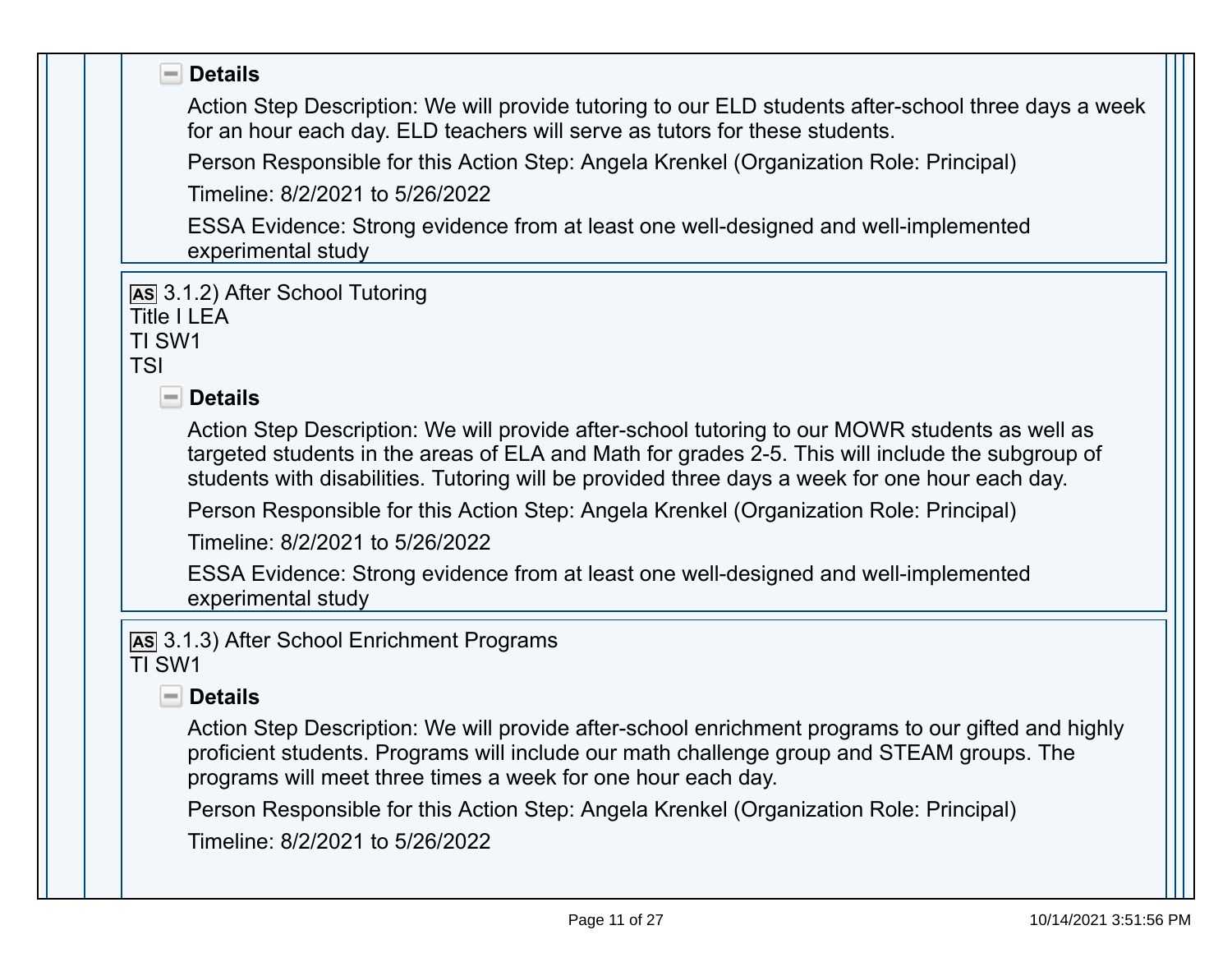| ESSA Evidence: Strong evidence from at least one well-designed and well-implemented |  |
|-------------------------------------------------------------------------------------|--|
| experimental study                                                                  |  |

```
AS 3.1.4) Spring and Summer School TI SW1
```
# **Details**

Action Step Description: We will provide a Spring Intercession for three days during Spring Break. Students will come for four hours each day. We will provide Summer School for three weeks in June. Students will come four days a week for four hours each day. Summer school will total 12 days.

Person Responsible for this Action Step: Angela Krenkel (Organization Role: Principal)

Timeline: 3/14/2022 to 6/30/2022

ESSA Evidence: Strong evidence from at least one well-designed and well-implemented experimental study

```
AS 3.1.5) Transportation for After School Programs
```
Title I I FA

TI SW1

```
Details
```
Action Step Description: We will provide transportation for students are participating in the afterschool program and need transportation.

Person Responsible for this Action Step: Angela Krenkel (Organization Role: Principal)

Timeline: 8/2/2021 to 5/26/2022

ESSA Evidence: Strong evidence from at least one well-designed and well-implemented experimental study

**AS** 3.1.6) Reading and Math Interventions TI SW1

TSI

# **Details**

Action Step Description: Reading and Math interventions will be provided during the day for MOWR students and those students that are targeted as at-risk. The interventions will include both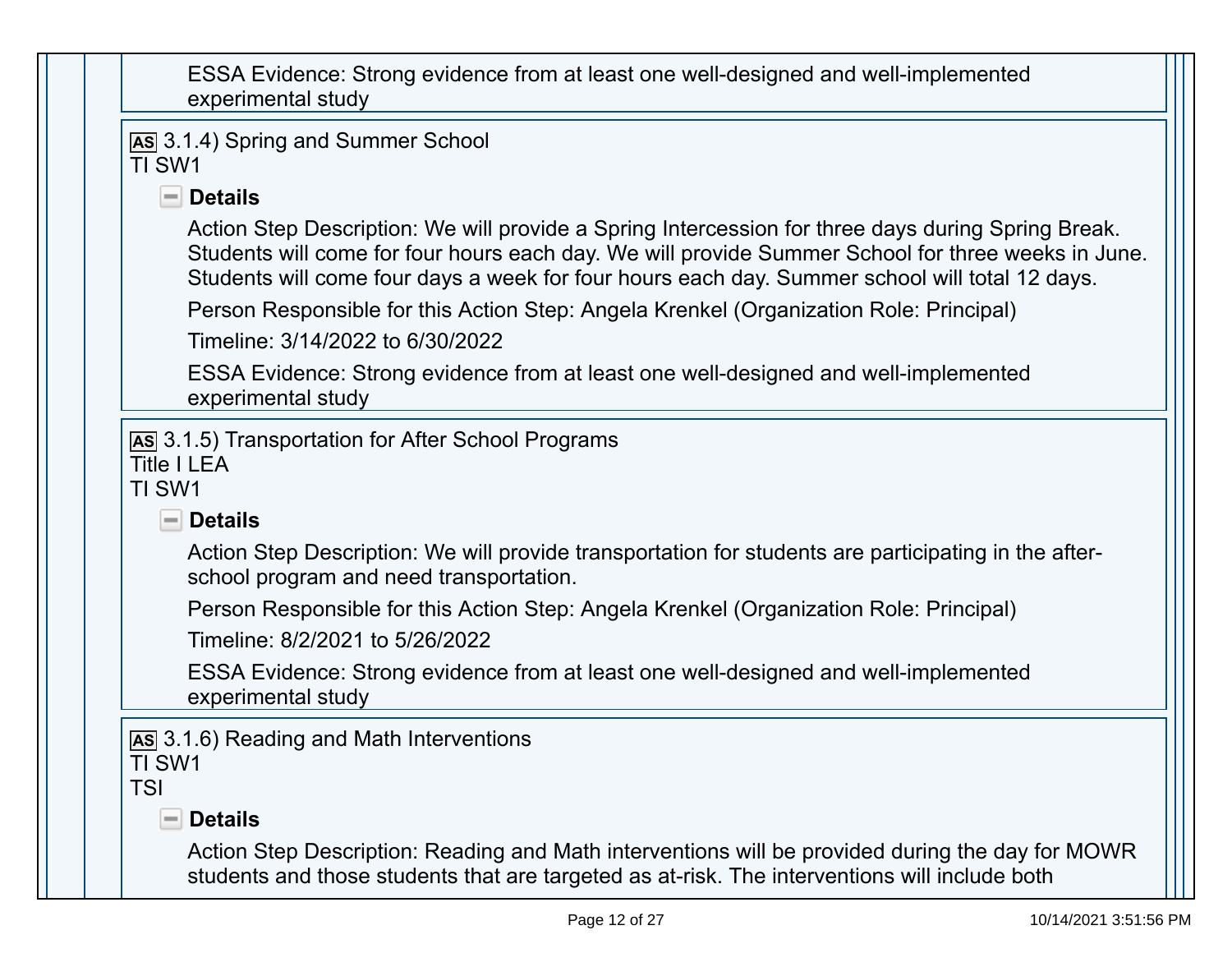| subgoups; students with disabilities and ELL students.                                                                                                                                                                      |
|-----------------------------------------------------------------------------------------------------------------------------------------------------------------------------------------------------------------------------|
| Person Responsible for this Action Step: Angela Krenkel (Organization Role: Principal)                                                                                                                                      |
| Timeline: 8/2/2021 to 5/26/2022                                                                                                                                                                                             |
| ESSA Evidence: Strong evidence from at least one well-designed and well-implemented<br>experimental study                                                                                                                   |
| As 3.1.7) Reading Interventionist<br><b>Title I LEA</b><br>TI SW1                                                                                                                                                           |
| $\blacksquare$ Details                                                                                                                                                                                                      |
| Action Step Description: A reading interventionist will be hired to provide targeted small group<br>interventions to students that need addditional support in reading. Salary and benefits will be paid<br>from Title 1.   |
| Person Responsible for this Action Step: Angela Krenkel (Organization Role: Principal)                                                                                                                                      |
| Timeline: 8/2/2021 to 5/26/2022                                                                                                                                                                                             |
| ESSA Evidence: Strong evidence from at least one well-designed and well-implemented<br>experimental study                                                                                                                   |
| As 3.1.8) Reading Interventions Classified<br><b>Title I LEA</b><br>TI SW1                                                                                                                                                  |
| <b>Details</b><br>$-$                                                                                                                                                                                                       |
| Action Step Description: A classified employee will work under the supervision of the reading<br>interventionist to help provide interventions to our students. Salary and related benefits will be paid<br>out of Title 1. |
| Person Responsible for this Action Step: Angela Krenkel (Organization Role: Principal)                                                                                                                                      |
| Timeline: 7/30/2021 to 5/26/2022                                                                                                                                                                                            |
| ESSA Evidence: Strong evidence from at least one well-designed and well-implemented<br>experimental study                                                                                                                   |
| As 3.1.9) Kindergarten Enrichment Teachers                                                                                                                                                                                  |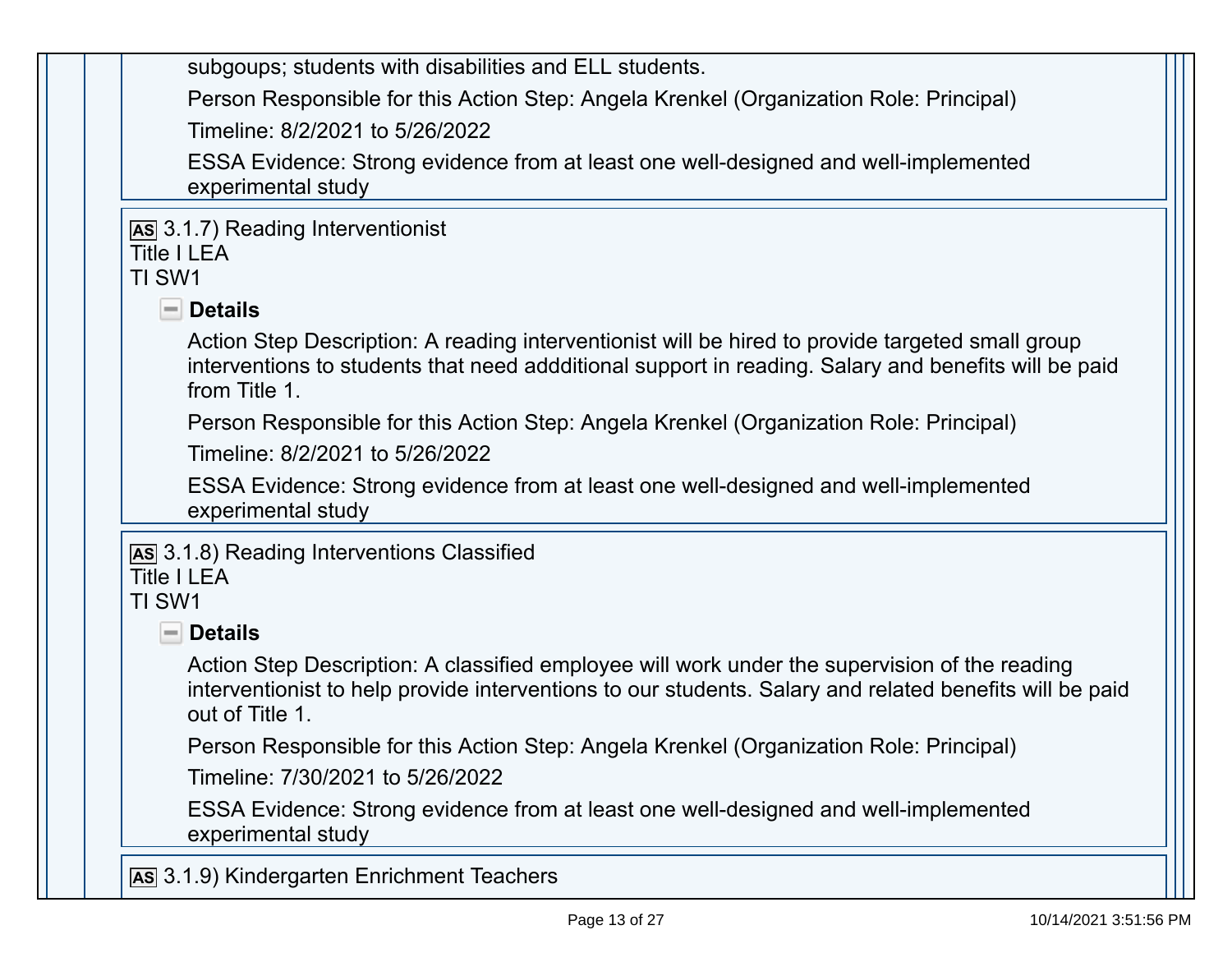| <b>Title I LEA</b><br>TI SW1                                                                                                                                                                                                                                                                                                                                                                                                                                                                                                                         |
|------------------------------------------------------------------------------------------------------------------------------------------------------------------------------------------------------------------------------------------------------------------------------------------------------------------------------------------------------------------------------------------------------------------------------------------------------------------------------------------------------------------------------------------------------|
| $\blacksquare$ Details                                                                                                                                                                                                                                                                                                                                                                                                                                                                                                                               |
| Action Step Description: Four 1/2 time kindergarten teachers will be hired to provide enrichment to<br>our kindergarten students in the afternoon. Salary and benefits will be paid out of Title 1 funding.                                                                                                                                                                                                                                                                                                                                          |
| Person Responsible for this Action Step: Angela Krenkel (Organization Role: Principal)                                                                                                                                                                                                                                                                                                                                                                                                                                                               |
| Timeline: 8/2/2021 to 5/26/2022                                                                                                                                                                                                                                                                                                                                                                                                                                                                                                                      |
| ESSA Evidence: Strong evidence from at least one well-designed and well-implemented<br>experimental study                                                                                                                                                                                                                                                                                                                                                                                                                                            |
| AS 3.1.10) Monitor and Evaluate<br>TI SW1                                                                                                                                                                                                                                                                                                                                                                                                                                                                                                            |
| $\blacksquare$ Details                                                                                                                                                                                                                                                                                                                                                                                                                                                                                                                               |
| Action Step Description: School and District Leadership teams will meet monthly to monitor the<br>school/district IAP, discuss progress made, and review data from various sources. Updates will be<br>shared at monthly staff meetings, added to our school newsletter, and shared at school events. We<br>will be reviewing data for benchmark assessments, classroom assessments, tutoring, interventions,<br>and enrichment regularly. We will move students in and out of the correct programs and ensure the<br>programs taught are effective. |
| Person Responsible for this Action Step: Angela Krenkel (Organization Role: Principal)                                                                                                                                                                                                                                                                                                                                                                                                                                                               |
| Timeline: 8/2/2021 to 5/26/2022                                                                                                                                                                                                                                                                                                                                                                                                                                                                                                                      |
| ESSA Evidence: Strong evidence from at least one well-designed and well-implemented<br>experimental study                                                                                                                                                                                                                                                                                                                                                                                                                                            |
|                                                                                                                                                                                                                                                                                                                                                                                                                                                                                                                                                      |
| <b>P</b> 4) Principle 4 - Effective Curriculum                                                                                                                                                                                                                                                                                                                                                                                                                                                                                                       |
| <b>Details</b><br>$=$                                                                                                                                                                                                                                                                                                                                                                                                                                                                                                                                |
| Primary Need: Our written curriculum does not provide access to a well-rounded education that fully maximes<br>the potential for all students.                                                                                                                                                                                                                                                                                                                                                                                                       |

Root Cause: We have base curriculum. We have up-to-date ELA, Math and Social Studies. We do not have a digital citizenship curriculum. We have 3 hours with students and need to integrate science and social studies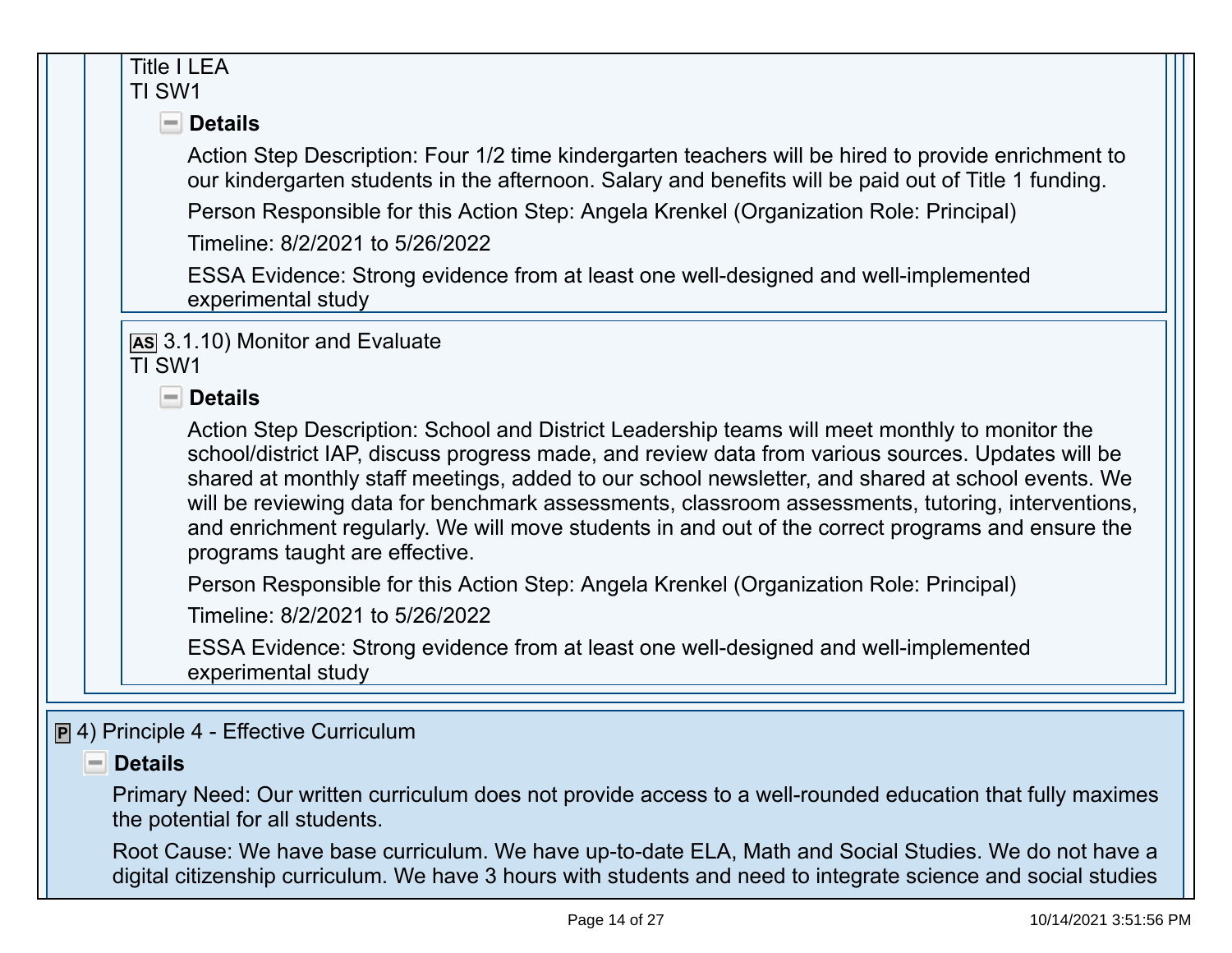into ELA and Math. We need to learn all about the new SEL curriculum and how to implement in the school day.

Needs Statement: Teachers will need professional development in well-rounded curriculum including SEL, content area integration and rigor.

Desired Outcomes: We will provide professional development for a well-rounded curriculum including, integration, rigor, SEL, and content areas. We will find the necessary supplementals to help cover all standards. This will lead to our students showing growth in all areas.

SMART Goal: By 2022, all teachers will receive professional development in our school curriculum, ways to integrate, SEL and rigor. Administration will use sign in sheets and meeting agendas as evidence. Reading achievement for all students will increase an average of 10% on our pre and post - district benchmark assessments during the 21/22 school year. Math achievement for all students will increase an average of 10% on our pre and post - district benchmark assessments during the 21/22 school year. Science achievement for students will increase an average of 5% from 2021 to 2022.

```
S 4.1) Strategy 4.1
```
#### **Details**

Strategy Description: Professional Development - We will provide professional development to teachers in all curricular areas to ensure our students are given a well-rounded education.

**AS** 4.1.1) ELA Professional Development TI SW1

### **Details**

Action Step Description: Literacy Leads will provide trainings in reading and writing. These trainings will take place on Thursday early-release days and/or in-service days.

Person Responsible for this Action Step: Angela Krenkel (Organization Role: Principal)

Timeline: 7/27/2021 to 5/26/2022

ESSA Evidence: Strong evidence from at least one well-designed and well-implemented experimental study

**AS** 4.1.2) Math Professional Development TI SW1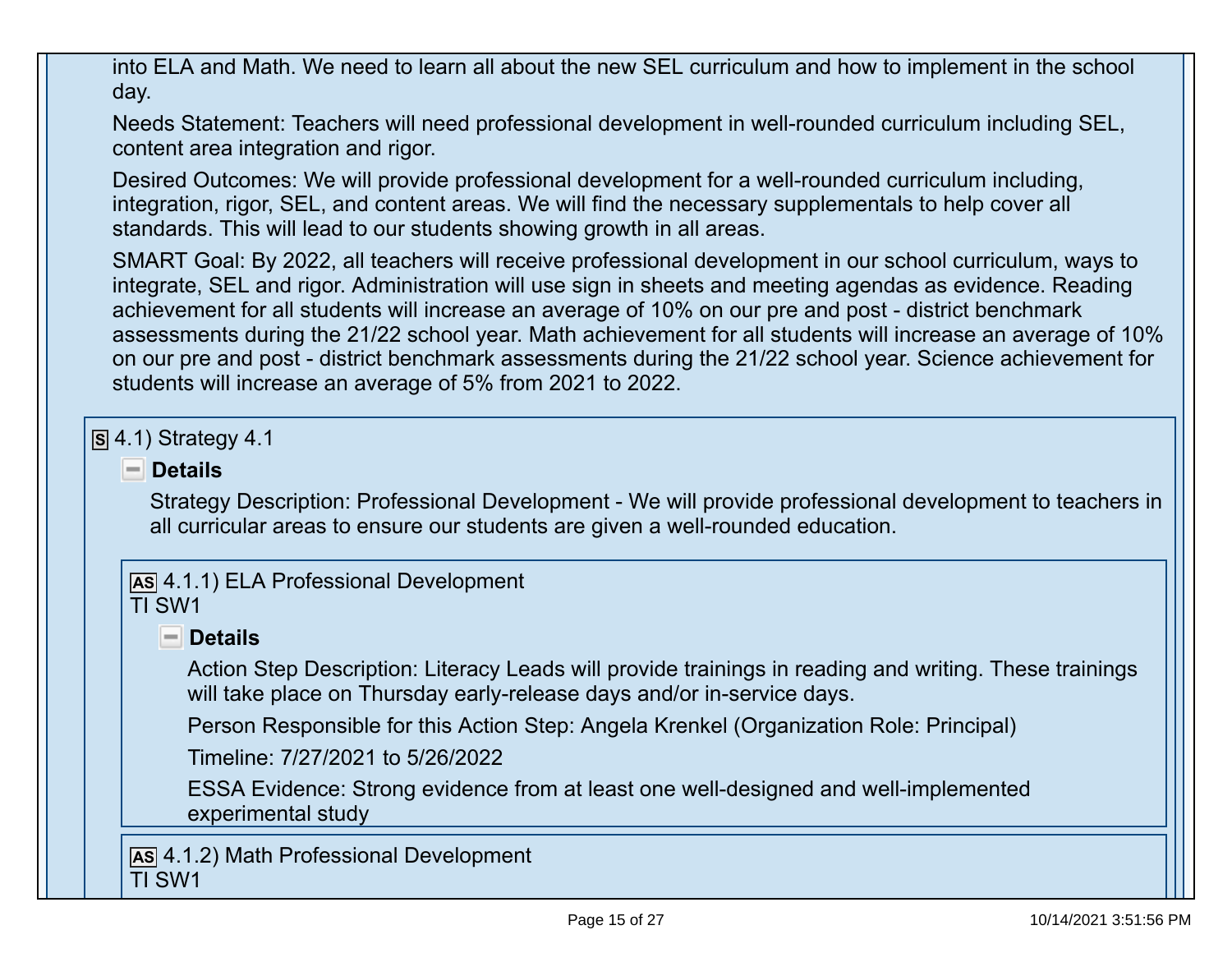| <b>Details</b><br>$\equiv$                                                                                                                                                                            |
|-------------------------------------------------------------------------------------------------------------------------------------------------------------------------------------------------------|
| Action Step Description: Math Leads and Curriculum Trainers will provide training in math to all                                                                                                      |
| teachers. The trainings will take place on early release Thursdays and/or in-service days.                                                                                                            |
| Person Responsible for this Action Step: Angela Krenkel (Organization Role: Principal)                                                                                                                |
| Timeline: 7/27/2021 to 5/26/2022                                                                                                                                                                      |
| ESSA Evidence: Strong evidence from at least one well-designed and well-implemented<br>experimental study                                                                                             |
| AS 4.1.3) STEAM Professional Development<br>TI SW1                                                                                                                                                    |
| $\blacksquare$ Details                                                                                                                                                                                |
| Action Step Description: Teacher representatives will attend STEAM trainings and conferences. They<br>will come back and train the staff on new ideas, strategies, and lessons.                       |
| Person Responsible for this Action Step: Angela Krenkel (Organization Role: Principal)                                                                                                                |
| Timeline: 8/2/2021 to 5/26/2022                                                                                                                                                                       |
| ESSA Evidence: Strong evidence from at least one well-designed and well-implemented<br>experimental study                                                                                             |
| As 4.1.4) Collaboration and Teamwork<br>TI SW1                                                                                                                                                        |
| $\blacksquare$ Details                                                                                                                                                                                |
| Action Step Description: During grade level PLC meetings on Wednesdays, teachers will plan and<br>prepare how to use the material learned in professional development in their teaching and planning. |
| Person Responsible for this Action Step: Angela Krenkel (Organization Role: Principal)                                                                                                                |
| Timeline: 8/2/2021 to 5/26/2022                                                                                                                                                                       |
| ESSA Evidence: Strong evidence from at least one well-designed and well-implemented<br>experimental study                                                                                             |
| AS 4.1.5) Monitor and Evaluate<br><b>TI SW1</b>                                                                                                                                                       |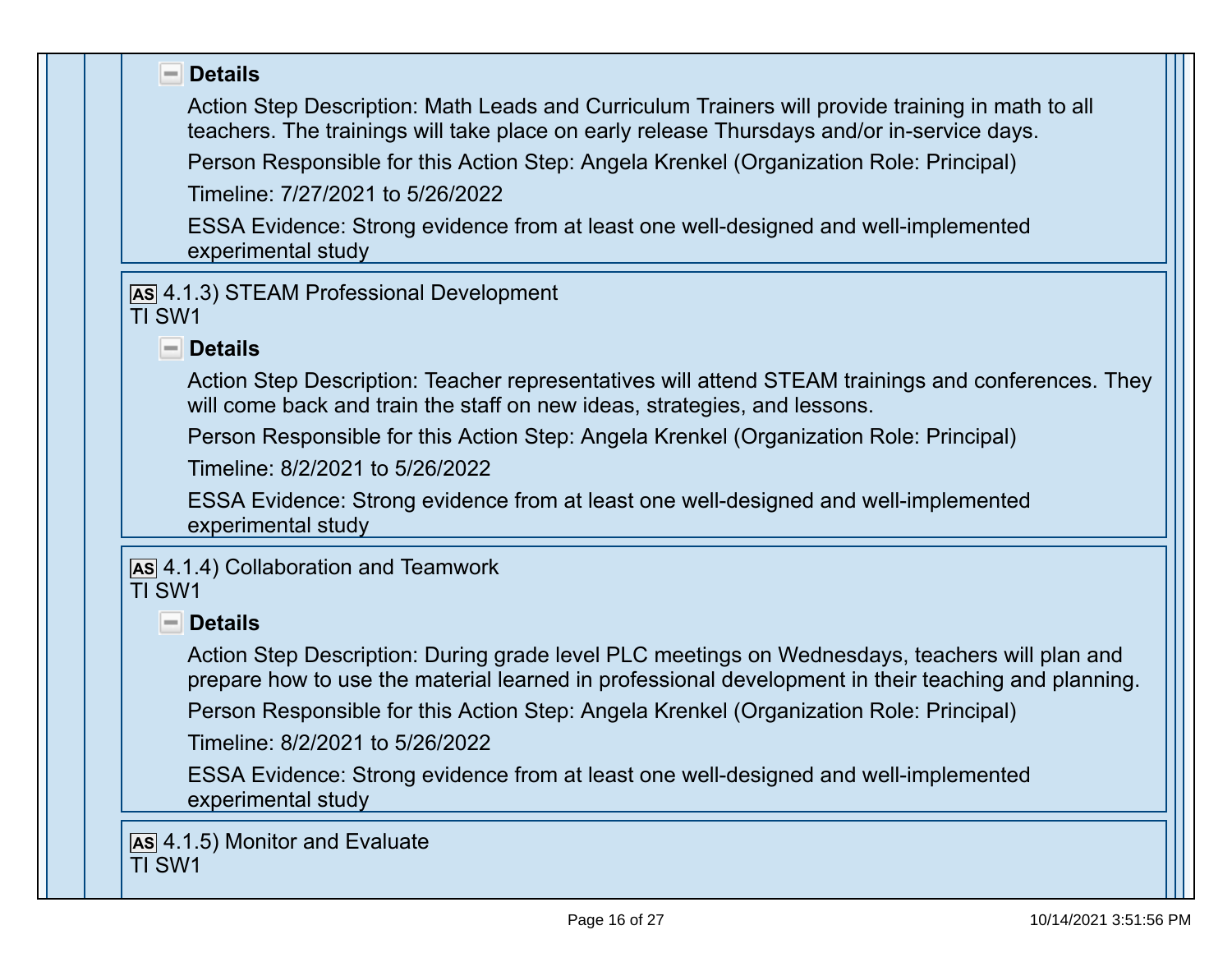#### $\blacksquare$  Details

Action Step Description: School and District Leadership teams will meet monthly to monitor the school/district IAP, discuss progress made, and review data from various sources. Updates will be shared at monthly staff meetings, added to our school newsletter, and shared at school events. We will be reviewing data from benchmark assessments, classroom assessments, tutoring, intervention, and enrichment regularly. We will move students in and out of the correct programs and ensure the programs taught are effective. We will make sure that the curriculum provides a solid academic experience.

Person Responsible for this Action Step: Angela Krenkel (Organization Role: Principal)

Timeline: 8/2/2021 to 5/26/2022

ESSA Evidence: Strong evidence from at least one well-designed and well-implemented experimental study

#### **S** 4.2) Strategy 4.2

### **Details**

Strategy Description: Resources Curriculum and Supplemental Resources will be provided to teachers.

#### **AS** 4.2.1) Supplementals Title I I FA

# TI SW1

### **Details**

Action Step Description: Supplemental curriculum and resources will be purchased to enhance the adopted curriculum provided by the district. The resources will ensure that the curriculum the students receive will lead to increased student achievement. The materials could include Reading/Math Intervention materials, decodables, fluency practices, leveled readers), daily practice, and testing strategies.

Person Responsible for this Action Step: Angela Krenkel (Organization Role: Principal)

Timeline: 8/2/2021 to 5/26/2022

ESSA Evidence: Strong evidence from at least one well-designed and well-implemented experimental study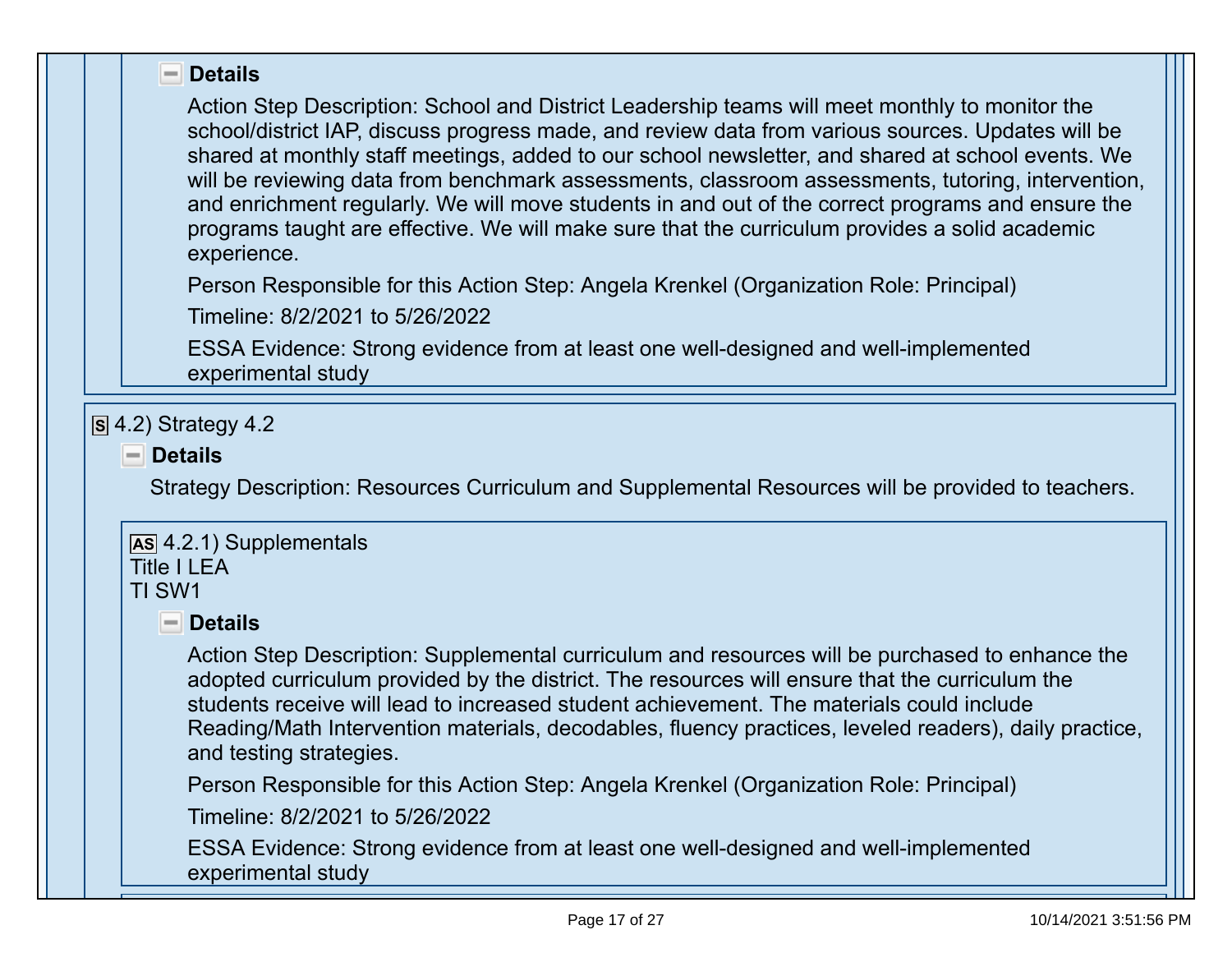| $\overline{AS}$ 4.2.2) ELD Resouces                                                                                                                                                                                                                                                                                                                     |
|---------------------------------------------------------------------------------------------------------------------------------------------------------------------------------------------------------------------------------------------------------------------------------------------------------------------------------------------------------|
| <b>Title III LEP</b><br>TI SW1                                                                                                                                                                                                                                                                                                                          |
| $\blacksquare$ Details                                                                                                                                                                                                                                                                                                                                  |
| Action Step Description: ELD Supplemental materials will be purchased for ELD classrooms. The<br>materials will be used to increase proficiency in English and will reinforce reading, writing, vocabulary,<br>grammar and listening and speaking.                                                                                                      |
| Person Responsible for this Action Step: Angela Krenkel (Organization Role: Principal)                                                                                                                                                                                                                                                                  |
| Timeline: 8/2/2021 to 5/26/2022                                                                                                                                                                                                                                                                                                                         |
| ESSA Evidence: Strong evidence from at least one well-designed and well-implemented<br>experimental study                                                                                                                                                                                                                                               |
| AS 4.2.3) Resources for Students with Disabilities<br>TI SW1<br><b>TSI</b><br><b>Details</b><br>$-1$                                                                                                                                                                                                                                                    |
| Action Step Description: Supplemental resources and curriculum will be looked at and purchased if<br>needed for the subgroup of students: Students with disabilities. These resources will be used to help<br>these students grow academically and will be used in classrooms, interventions, during tutoring and<br>during special education services. |
| Person Responsible for this Action Step: Angela Krenkel (Organization Role: Principal)                                                                                                                                                                                                                                                                  |
| Timeline: 8/2/2021 to 5/26/2022                                                                                                                                                                                                                                                                                                                         |
| ESSA Evidence: Strong evidence from at least one well-designed and well-implemented<br>experimental study                                                                                                                                                                                                                                               |
| AS 4.2.4) Monitor and Evaluate                                                                                                                                                                                                                                                                                                                          |
| <b>TI SW1</b>                                                                                                                                                                                                                                                                                                                                           |
| <b>Details</b><br>$-1$                                                                                                                                                                                                                                                                                                                                  |
| Action Step Description: School and District Leadership teams will meet monthly to monitor the<br>school/district IAP, discuss progress made, and review data from various sources. Updates will be<br>shared at monthly staff meetings, added to our school newsletter, and shared at school events. We                                                |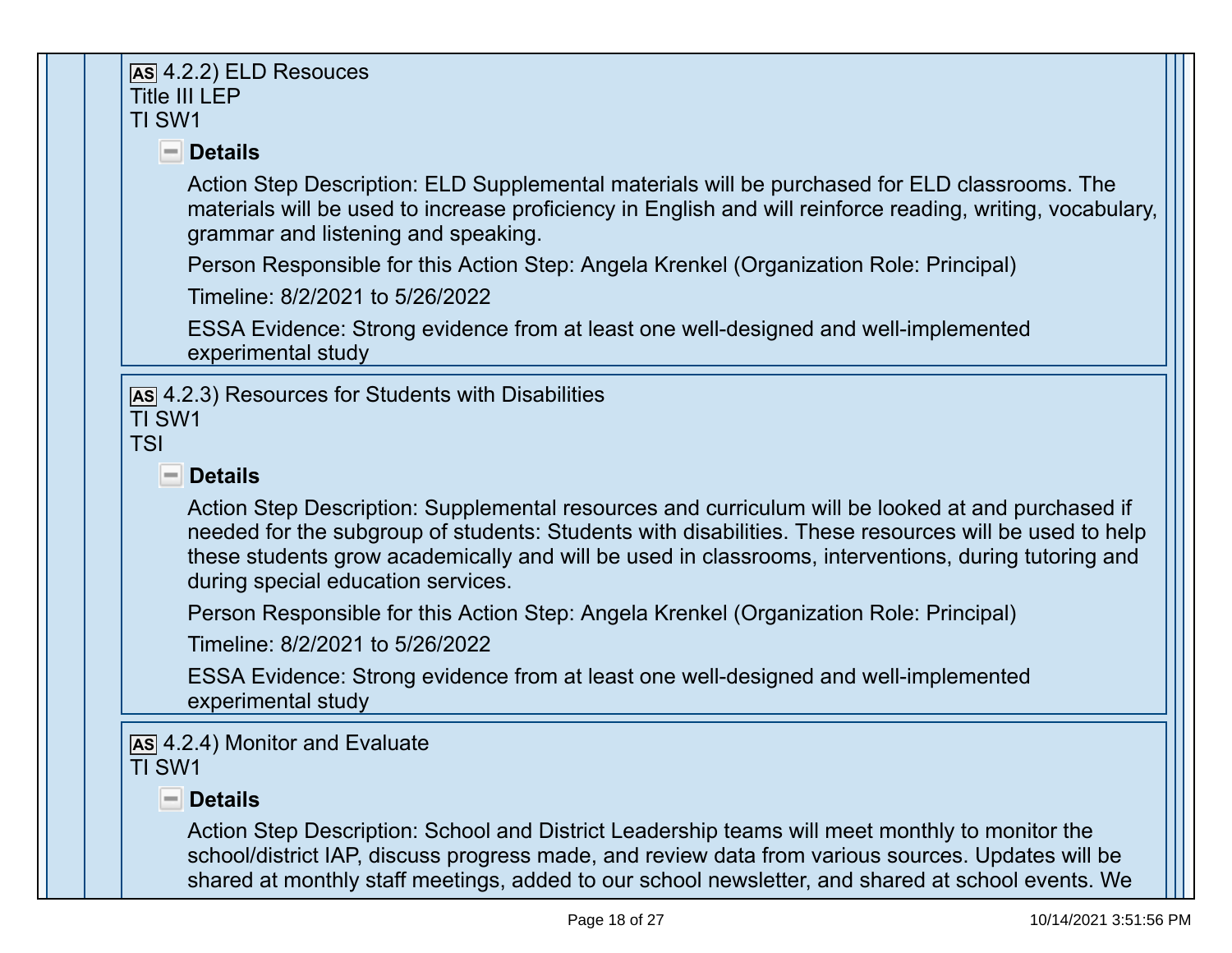will be reviewing data from benchmark assessments, classroom assessments, tutoring, intervention, and enrichment data regularly. We will move students in and out of the correct programs and ensure the programs taught are effective. We will evaluate the extra resources and supplemental curriculum to gauge the effectiveness and make changes as needed.

Person Responsible for this Action Step: Angela Krenkel (Organization Role: Principal)

Timeline: 8/2/2021 to 5/26/2022

ESSA Evidence: Strong evidence from at least one well-designed and well-implemented experimental study

**P** 5) Principle 5 - Conditions, Climate & Culture

#### **Details**

Primary Need: Our school services do not fully support the academic and social emotional needs of all students.

Root Cause: Students come wth many emptional needs. So many more are struggling this year with online learning and the lack of social time. We try our best to reach all students. We started this year with a counselor from the grant and then we lost the grant. We need a full time counselor to work with students and to provide additional training to implement the SEL curriculum. It is also very hard to catch all social needs through the virtual instructional model.

Needs Statement: We need ways to implement the new SEL curriculum and the use of mentors to work with students. We need to get our school counselor back.

Desired Outcomes: We will provide professional development and time for teachers to learn how to implement the social emotional learning curriculum. We will have mentors assigned to students with higher needs. We will build community in our classes and in our school to motivate all students. Student achievement will increase.

SMART Goal: By 2022, all teachers will receive professional development in social emotional learning, have classes and lessons provided by a counselor, and we will have teachers assigned as student mentors. Administration will use sign in sheets and meeting agendas as evidence, counselor will keep records of services, and our mentors are listed on a sheet and meet weekly with students. Reading achievement for all students will increase an average of 10% on our pre and post - district benchmark assessments during the 21/22 school year. Math achievement for all students will increase an average of 10% on our pre and post district benchmark assessments during the 21/22 school year. Science achievement for students will increase an average of 5% from 2021 to 2022.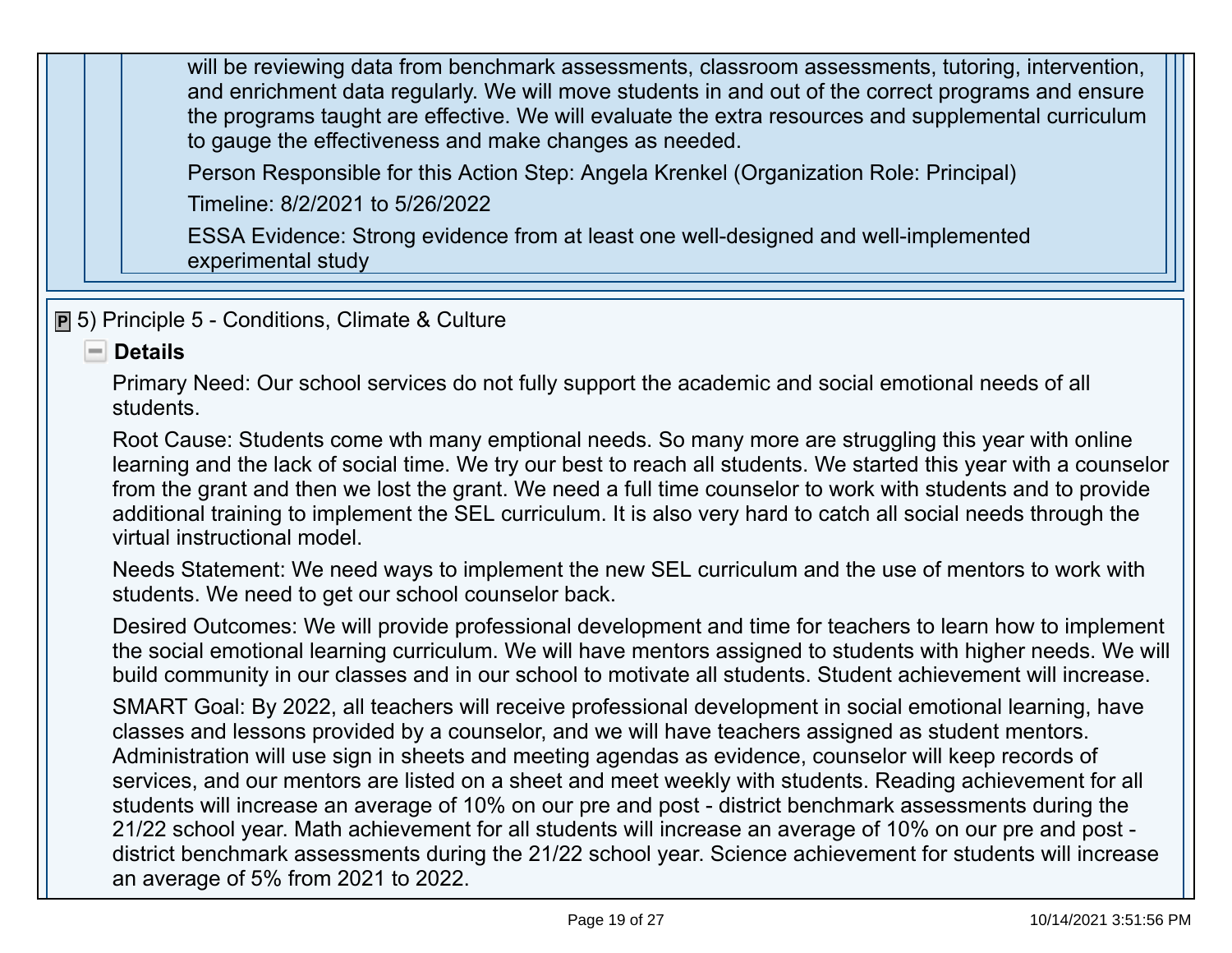| $\overline{S}$ 5.1) Strategy 5.1                                                                                                                                                                                                                                                         |
|------------------------------------------------------------------------------------------------------------------------------------------------------------------------------------------------------------------------------------------------------------------------------------------|
| $\blacksquare$ Details                                                                                                                                                                                                                                                                   |
| Strategy Description: Experiences - We will provide numerous activities and events to celebrate cultural<br>differences, teacher positive character traits, and promote social learning.                                                                                                 |
| <b>AS 5.1.1) Parent Resources</b><br>TI SW1                                                                                                                                                                                                                                              |
| $\blacksquare$ Details                                                                                                                                                                                                                                                                   |
| Action Step Description: We will provide resources to our parents for the social needs of our<br>students.                                                                                                                                                                               |
| Person Responsible for this Action Step: Angela Krenkel (Organization Role: Principal)<br>Timeline: 8/2/2021 to 5/26/2022                                                                                                                                                                |
| ESSA Evidence: Strong evidence from at least one well-designed and well-implemented<br>experimental study                                                                                                                                                                                |
| As 5.1.2) Kids at Hope Days<br>TI SW1<br><b>Well-Rounded</b>                                                                                                                                                                                                                             |
| $\blacksquare$ Details                                                                                                                                                                                                                                                                   |
| Action Step Description: We celebrate our heritages, hopes and dreams during our Kids at Hope<br>Days. Parents will be invited to help students look into their future and make goals. Projects will<br>include college studies, career studies, timelines, designing future homes, etc. |
| Person Responsible for this Action Step: Angela Krenkel (Organization Role: Principal)<br>Timeline: 8/2/2021 to 5/26/2022                                                                                                                                                                |
| ESSA Evidence: Strong evidence from at least one well-designed and well-implemented<br>experimental study                                                                                                                                                                                |
| AS 5.1.3) Night of History<br>TI SW1<br><b>Details</b><br>$\equiv$                                                                                                                                                                                                                       |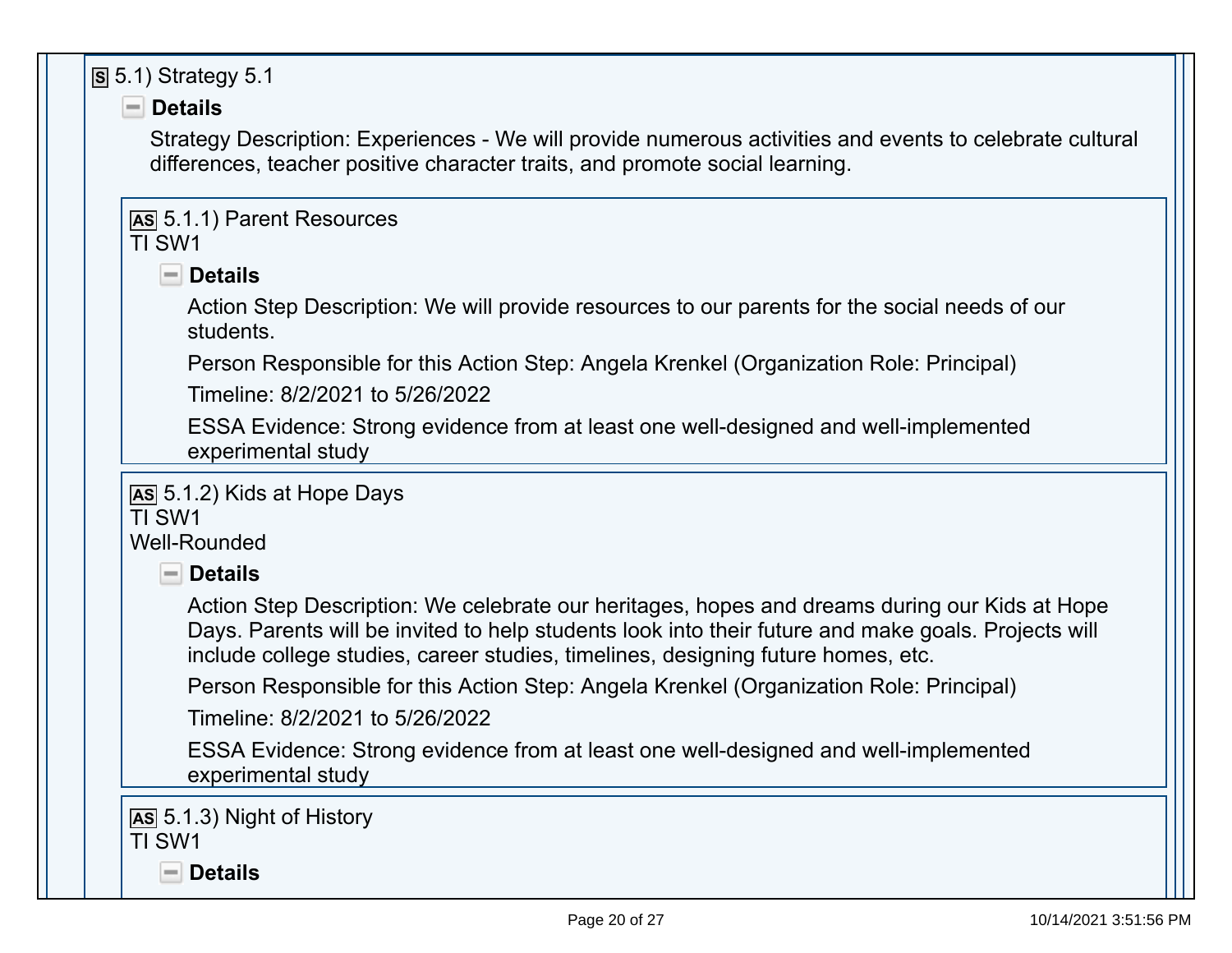Action Step Description: We will complete research on several cultures and heritages from our school community and will create presentations to be shared with our families one evening during the fourth quarter.

Person Responsible for this Action Step: Angela Krenkel (Organization Role: Principal)

Timeline: 2/24/2021 to 2/24/2021

ESSA Evidence: Strong evidence from at least one well-designed and well-implemented experimental study

**AS** 5.1.4) Character Education

TI SW1

Well-Rounded

 **Details** 

Action Step Description: Our school and families will focus on one character trait each month. We will bring in presentations to promote positive character traits. We will give out awards throughout the year to celebrate our students for showing those positive character traits in their actions.

Person Responsible for this Action Step: Angela Krenkel (Organization Role: Principal)

Timeline: 8/2/2021 to 5/26/2022

ESSA Evidence: Strong evidence from at least one well-designed and well-implemented experimental study

**AS** 5.1.5) Student Recognition TI SW1

# **Details**

Action Step Description: Students will be recognized in a variety of ways. We have quarterly awards assemblies to celebrate students for academic success, perfect attendance, and displaying positive character traits. We will recognize our students of the month at the end of each month. Students will receive positive time-outs in the office any time they are caught doing something good. We will hand out HOWL tickets for positive behaviors and they can trade those in for weekly prizes.

Person Responsible for this Action Step: Angela Krenkel (Organization Role: Principal)

Timeline: 8/2/2021 to 5/26/2022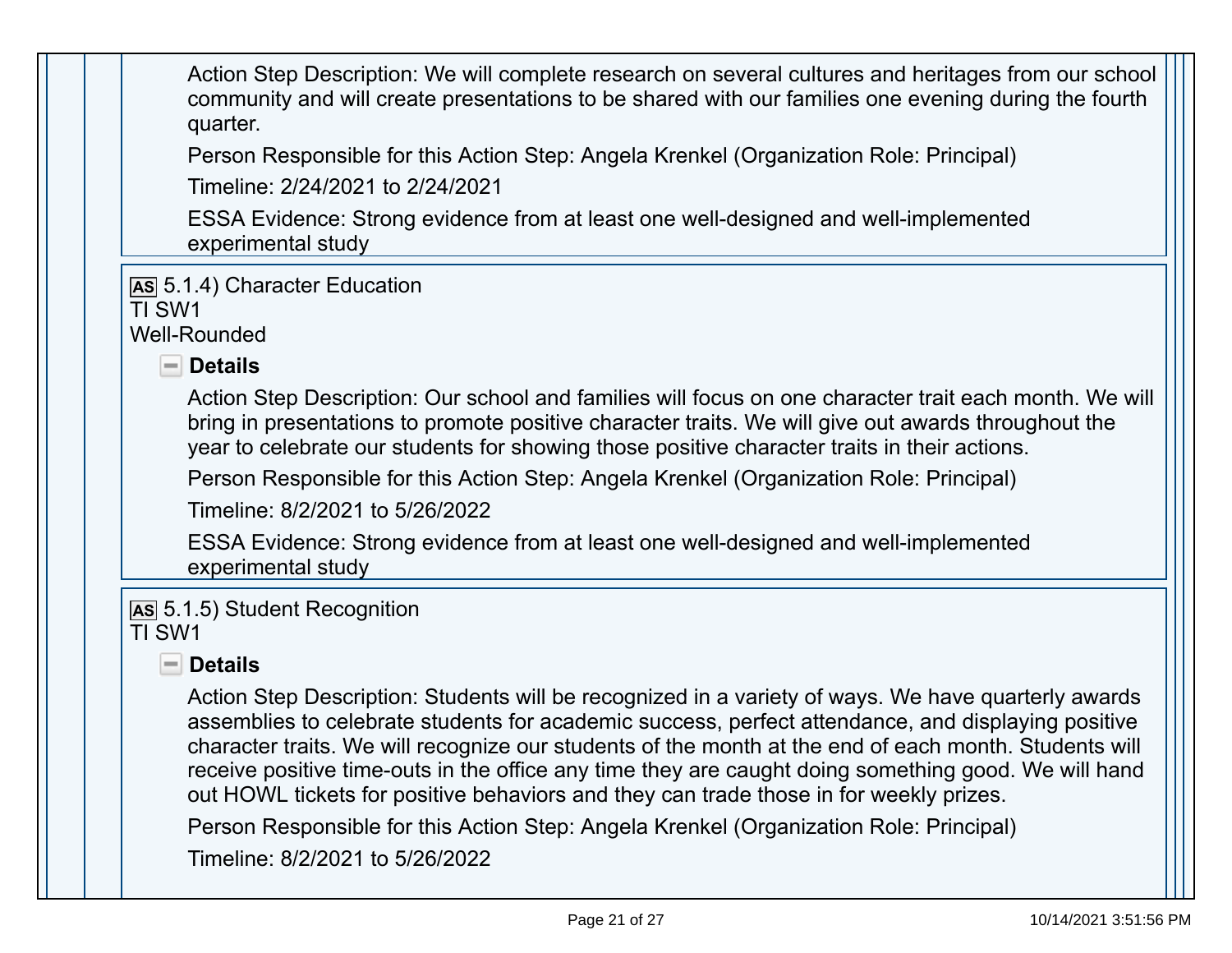| ESSA Evidence: Strong evidence from at least one well-designed and well-implemented |  |
|-------------------------------------------------------------------------------------|--|
| experimental study                                                                  |  |

**AS** 5.1.6) Staff-Student Mentor Program

TI SW1

Well-Rounded

 **Details** 

Action Step Description: Teachers and staff members will be partnered up with students that need some extra motivation and emotional support. Staff will meet weekly with students just to say hi, get an update, and spead some positive modeling and motivation.

Person Responsible for this Action Step: Angela Krenkel (Organization Role: Principal)

Timeline: 8/2/2021 to 5/26/2022

ESSA Evidence: Strong evidence from at least one well-designed and well-implemented experimental study

**AS** 5.1.7) Monitor and Evaluate TI SW1

### **Details**

Action Step Description: School and District leadership teams will meet monthly to monitor the school/district IAP, discuss the progress and review data. Updates will be shared at the monthly staff meetings, added to the school newsletter and shared at school sponsored events. We will track behaviors, both positive and negative, and watch for patterns. We will ensure our staff is using our positive behavior system through the use of our weekly prizes and spreadsheet. We will plan celebrations and create lessons to teach positive traits to our students. After events and lessons we will evaluate the effectiveness through parent feedback and student behavior.

Person Responsible for this Action Step: Angela Krenkel (Organization Role: Principal)

Timeline: 8/2/2021 to 5/26/2022

ESSA Evidence: Strong evidence from at least one well-designed and well-implemented experimental study

**P** 6) Principle 6 - Family and Community Engagement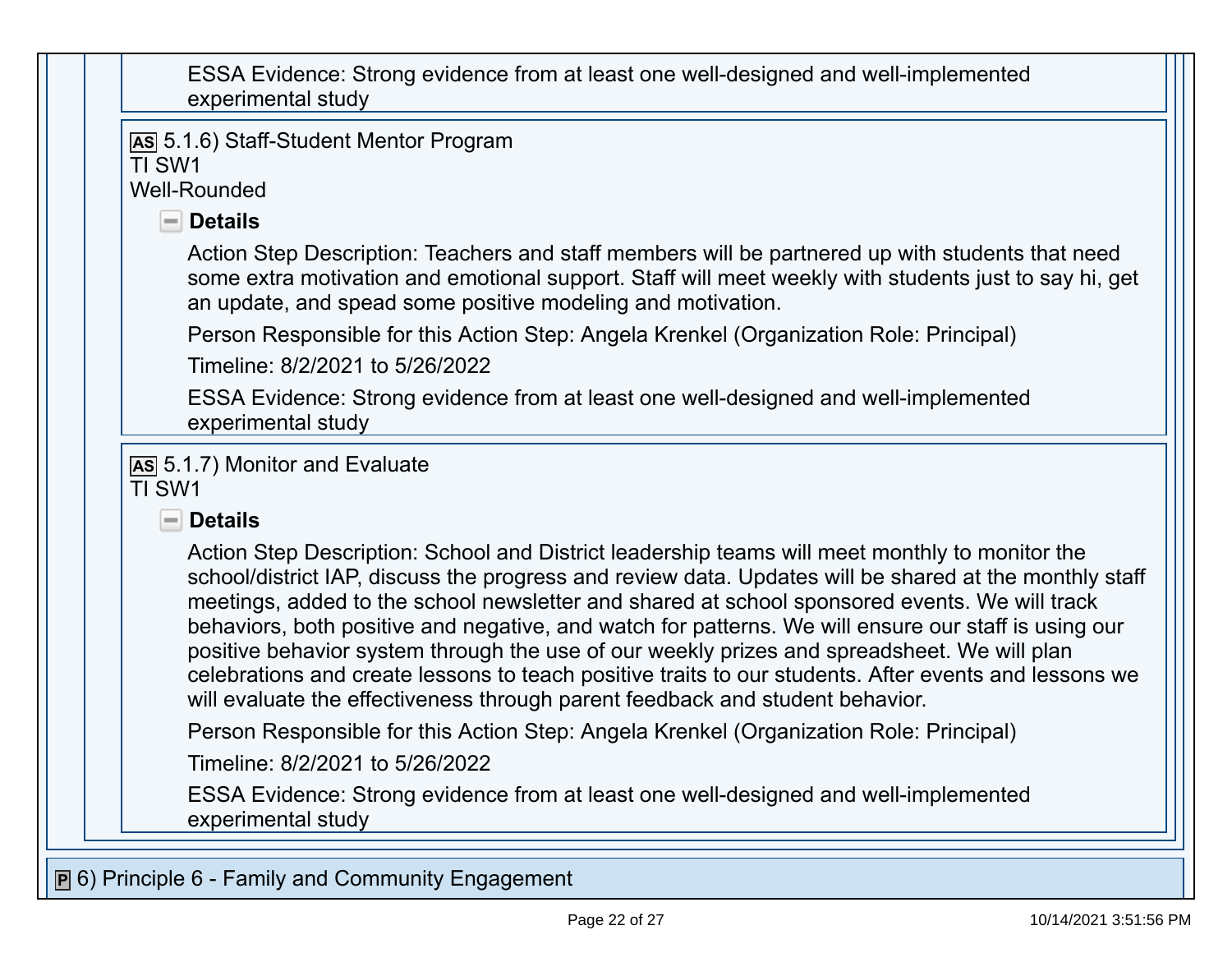#### **Details**  $\overline{\phantom{a}}$

Primary Need: Our school needs to continue to create and maintain positive, collaborative partnerships among families, communities and school to support student learning.

Root Cause: Time to meet with parents. All online this year. Many events canceled or changed to virtual meetings.

Needs Statement: We would like to build more community partnerships. We have applied for the 21st Century Grant and if awarded will be able to do just that.

Desired Outcomes: We will increase the number of partnerships and bring more activities and learning opportunities to our students.

SMART Goal: During the 21-22 school year we will provide multiple opportunities for tutoring and enrichment, well-rounded clubs and family activities. By May 2022, we will have an average increase of 5% in parent involvement at family events as measured by sign in sheets or virtual attendance. Reading achievement for all students will increase an average of 10% on our pre and post - district benchmark assessments during the 21/22 school year. Math achievement for all students will increase an average of 10% on our pre and post district benchmark assessments during the 21/22 school year. Science achievement for students will increase an average of 5% from 2021 to 2022.

#### **S** 6.1) Strategy 6.1

 **Details** 

Strategy Description: Family and Community Events - We will provide multiple events throughout the school year inviting our family and community members to actively participate in our positive school culture.

#### **AS** 6.1.1) Curriculum Nights TI SW1

 **Details** 

Action Step Description: We will have two scheduled conferences with each parent that focuses on their student's goals and academic successes. We will also have data nights and curriculum nights each quarter to help give parents the skills and activities to help their children at home to increase student achievement.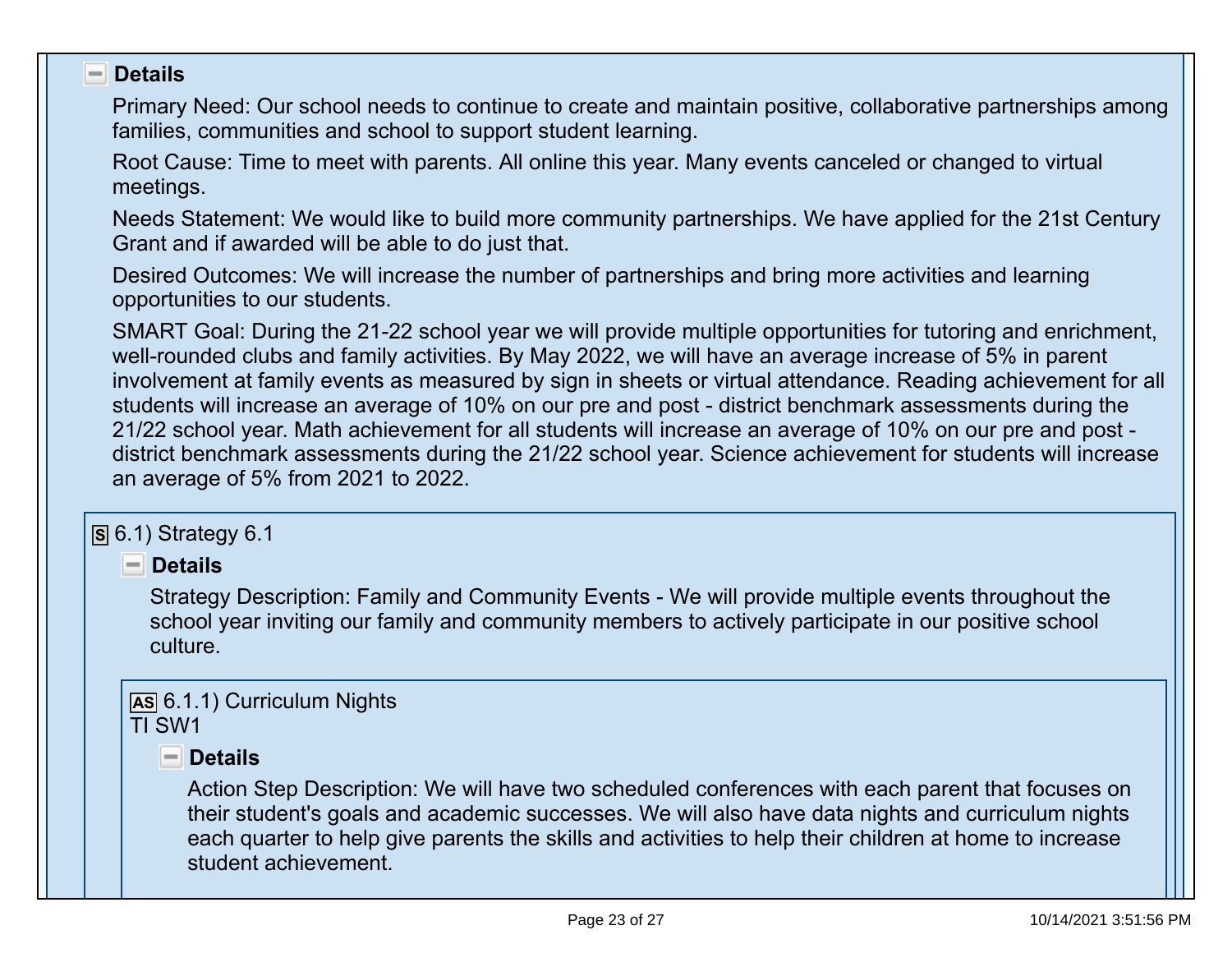Person Responsible for this Action Step: Angela Krenkel (Organization Role: Principal) Timeline: 8/2/2021 to 5/26/2022

ESSA Evidence: Strong evidence from at least one well-designed and well-implemented experimental study

**AS** 6.1.2) PSO Family Activity Nights TI SW1

## **Details**

Action Step Description: Our PSO (Parent Staff Organization) will partner with the leadership team to plan monthly family engagement nights. These nights include Fall Carnival, Peter Piper Pizza Nights, Movie Nights, Science Fair, Thanksgiving dinner, dances, etc.

Person Responsible for this Action Step: Angela Krenkel (Organization Role: Principal)

Timeline: 8/2/2021 to 5/26/2022

ESSA Evidence: Strong evidence from at least one well-designed and well-implemented experimental study

**AS** 6.1.3) Parent Communication and Agendas TI SW1

### **Details**

Action Step Description: Student agendas will be purchased as a way for the school to communicate with the parents. Class Dojo will be the online tool we use for parent communication. Administration and teachers will provide monthly newsletters to all families to share student achievement news and to share information about school events. The school and district websites will be kept up-to-date and include information for all families, as well as, easy links for parents to contact the school. The student grade portal is available to all parents to have access to their student's grades and completed assignments.

Person Responsible for this Action Step: Angela Krenkel (Organization Role: Principal)

Timeline: 8/2/2021 to 5/26/2022

ESSA Evidence: Strong evidence from at least one well-designed and well-implemented experimental study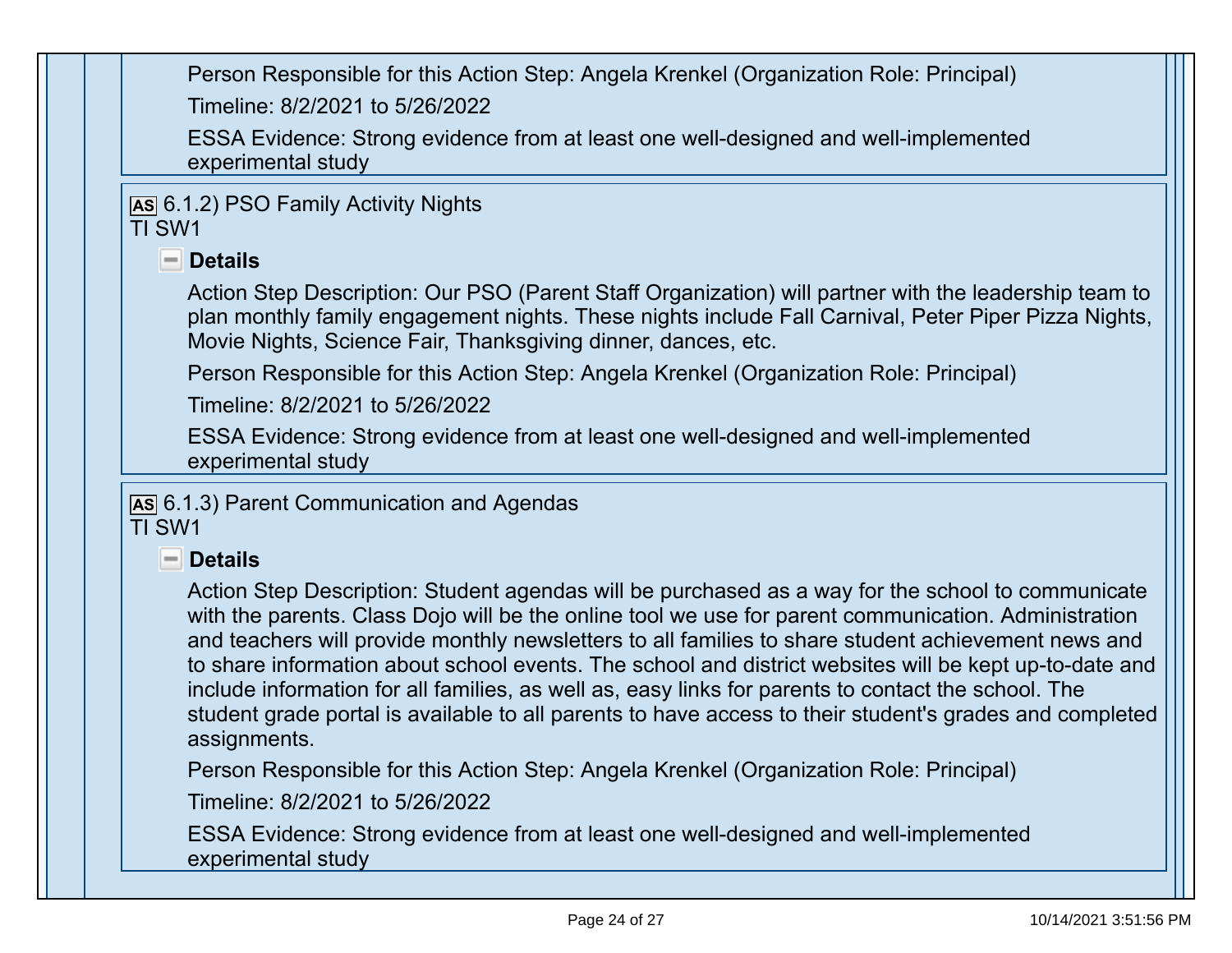# **AS** 6.1.4) Title 1 Parent Night TI SW1

# **Details**

Action Step Description: Administration will present two Title 1 meetings each year to share how we are doing on our IAP goals, how the students are performing academically, how we spend the Title 1 funds, and commit to work together for our students. We will go over parent/student/teacher compacts, family engagement policies, the district and school IAP, and gather feedback from parents.

Person Responsible for this Action Step: Angela Krenkel (Organization Role: Principal)

Timeline: 8/2/2021 to 5/26/2022

ESSA Evidence: Strong evidence from at least one well-designed and well-implemented experimental study

### **AS** 6.1.5) ELD Parent/Family Workshop

#### Title III LEP

TI SW1

# **Details**

Action Step Description: ELD teachers and administration will plan and present a workshop for our ELD families. We will create activities for the parents to use at home to help their students become proficient in English.

Person Responsible for this Action Step: Angela Krenkel (Organization Role: Principal)

Timeline: 8/2/2021 to 5/26/2022

ESSA Evidence: Strong evidence from at least one well-designed and well-implemented experimental study

**AS** 6.1.6) Community Partnerships TI SW1

# **Details**

Action Step Description: Sun Canyon has formed many partnerships with community businesses and will look for even more. Partners are invited to school activities and help at several events throughout the year. Partners include Peter Piper Pizza, Lifetouch, Frito Lay, Phoenix Symphony, GCON, and Hensley. The 21st Century Grant, if awarded, will help with the task of building more partnerships.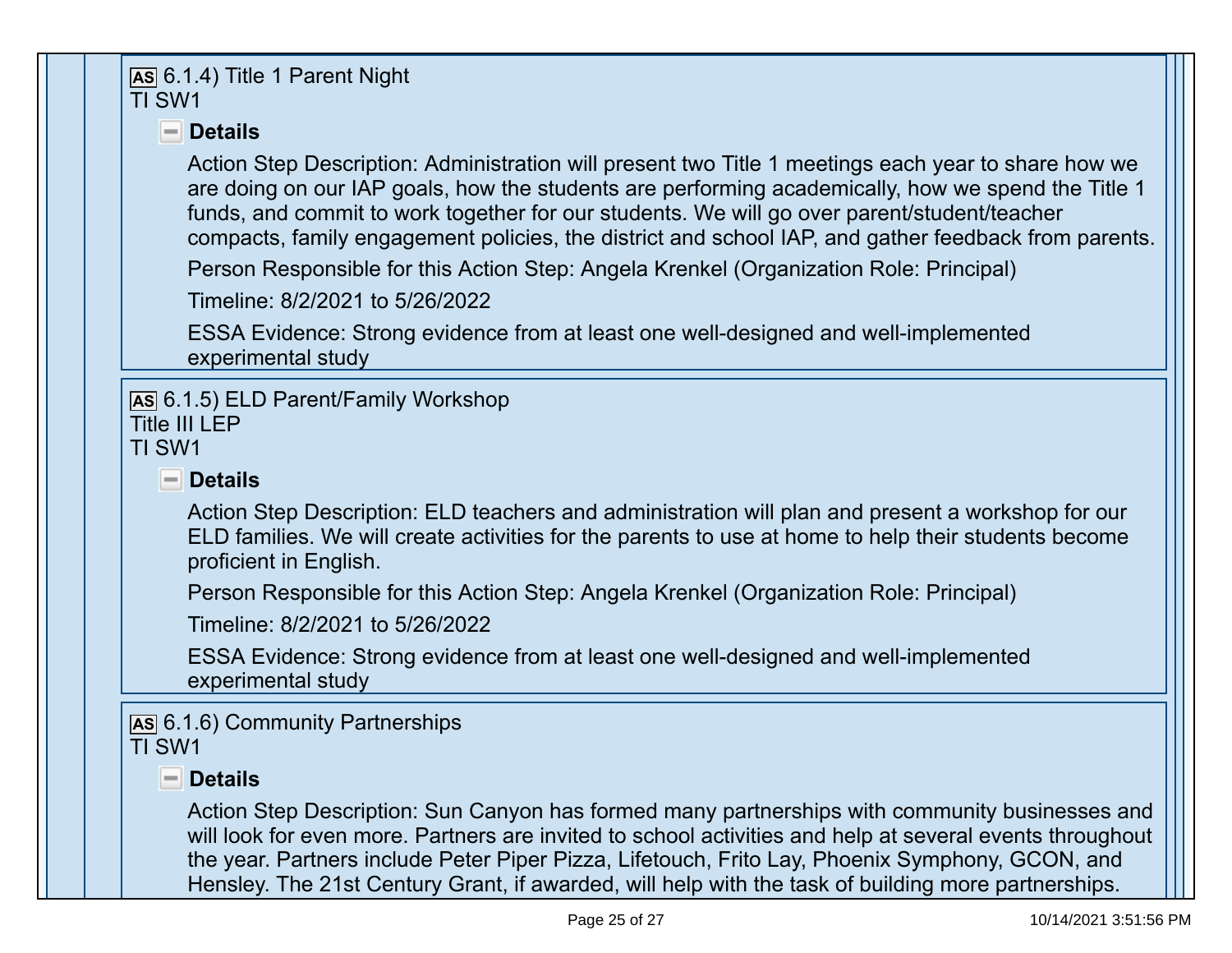| Person Responsible for this Action Step: Angela Krenkel (Organization Role: Principal) |
|----------------------------------------------------------------------------------------|
| Timeline: 8/2/2021 to 5/26/2022                                                        |

ESSA Evidence: Strong evidence from at least one well-designed and well-implemented experimental study

**AS** 6.1.7) Translators

# TI SW1

**Details** 

Action Step Description: We will provide translators at parent events to help improve communication with our non-English speaking parents. Translators will be available at family data nights, conferences and workshops.

Person Responsible for this Action Step: Angela Krenkel (Organization Role: Principal)

Timeline: 7/27/2021 to 5/26/2022

ESSA Evidence: Strong evidence from at least one well-designed and well-implemented experimental study

**AS** 6.1.8) Transition Meetings TI SW1

 **Details** 

Action Step Description: Sun Canyon will assist in Kinder transition meetings for our preschool students entering our kindergarten program. We will also help with our 5th graders moving to the middle school.

Person Responsible for this Action Step: Angela Krenkel (Organization Role: Principal)

Timeline: 2/2/2022 to 5/26/2022

ESSA Evidence: Strong evidence from at least one well-designed and well-implemented experimental study

**AS** 6.1.9) Monitor and Evaluate TI SW1

 **Details**